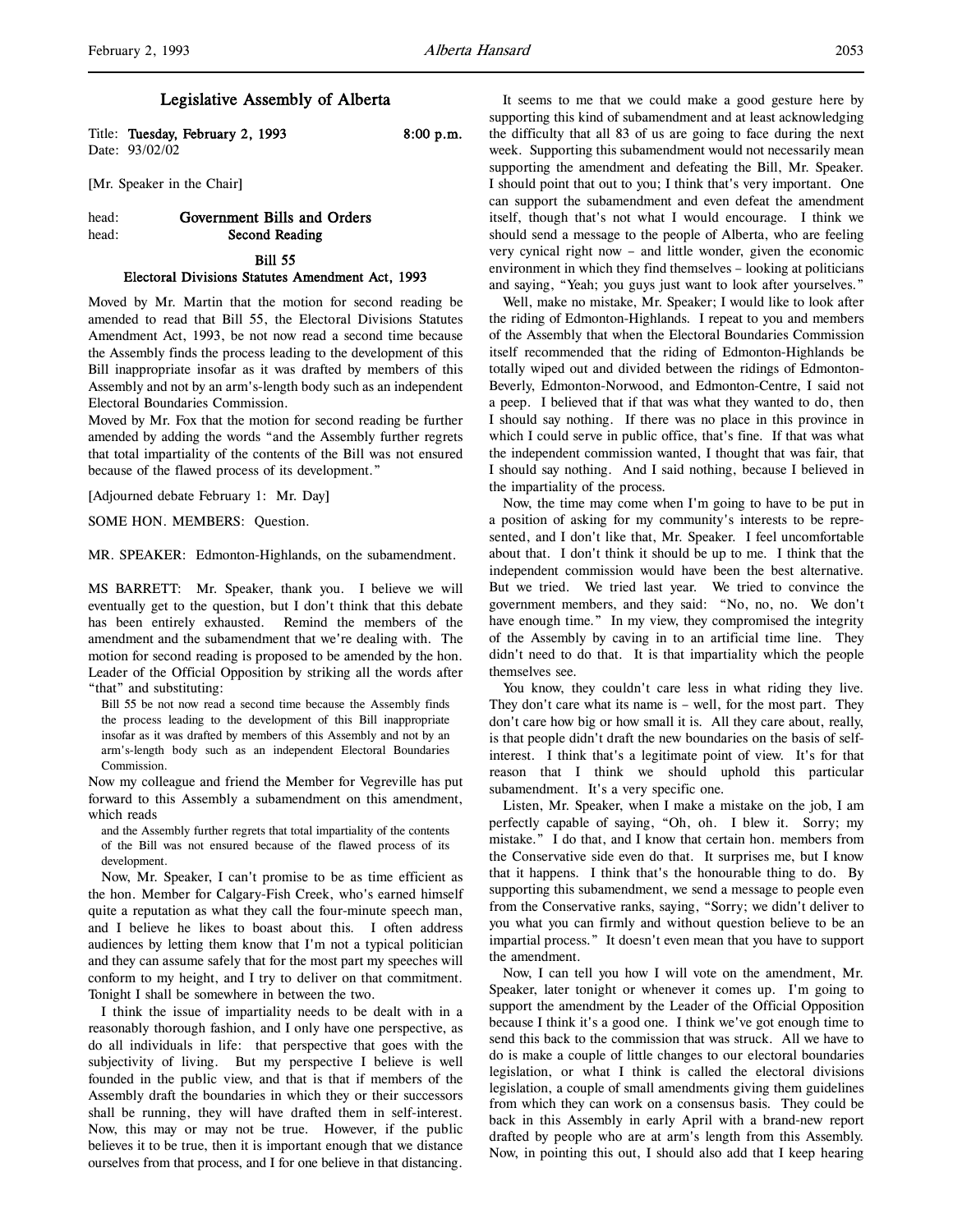from the government members that the intention is that the House will sit in early April. If that's the case, what's the hurry? I have also heard that – well, I know of cases in the past where governments have redrawn the boundaries for an entire province, called the election within a matter of weeks, and simply told the Chief Electoral Officer: "Get it done. Find a way to get your enumeration done." I know that that's happened in the past in other jurisdictions, and I believe it could happen here.

I ask members of this Assembly: what's the hurry? I don't see the need to hurry. The government has until March 19, 1994, before it needs to call an election, n'est-ce pas, to the Member for Medicine Hat, who laughs. Yes, he acknowledges it's true. There is more than one year before that election need be called. There is more than enough time for members of this Assembly to say a collective mea culpa. The process does not look to be impartial. That's all this subamendment calls for. That's all we have to do, send a signal out telling people that we think the process did not look impartial. That's all people want to hear. Whether or not the amendment flies is another issue, although I would encourage members, in supporting this subamendment, to also vote for the amendment.

This is probably the most important piece of legislation that's been in front of us, I would say, since what was euphemistically called the Alberta Government Telephones Reorganization Act. Did I get that right, Mr. Speaker? I can't remember the exact title, but you know what it was. I mean, it was the selling off of AGT so that they could get into the NovAtel fiasco. That's what that Bill was all about, and I called it. I remember. I saw it on notice. I went with it in question period that day. This is the most important legislation that we've dealt with since then, though, dear God, I hope it doesn't cost us hundreds of millions of dollars like the NovAtel fiasco did.

In any event, as I said, I can't always promise to conform to the speech limitations of the hon. Member for Calgary-Fish Creek, but I think I've made my points well enough in saying that we should all support this subamendment whether or not members of the Assembly – and I'm now really talking to Conservative members of the Assembly – plan to support the amendment. There is nothing wrong with going out and telling the public: "Oh, oh. I made a mistake. Please forgive me." That's what this subamendment calls for, Mr. Speaker, and I ask members of the Assembly to join me in supporting it and voting for it when it's called.

Thank you.

# 8:10

MR. SPEAKER: Calgary-Forest Lawn.

MR. PASHAK: Thank you, Mr. Speaker. While I support my colleague from Edmonton-Highlands and what she's had to say about it – at least I support her in principle, and I certainly support the intent of this subamendment, which says that

the Assembly further regrets that total impartiality of the contents of the Bill was not ensured because of the flawed process of its development.

However, I do have some concerns about the actual wording of the subamendment, and I'd like to get them on the record. They might lead to some principles that I think are substantially important. First of all, the subamendment mentions "total impartiality of the contents of the Bill," and it regrets that that's not possible because the process was flawed. Well, I don't know of a single situation in real life where you ever have total impartiality. You know, we can strive for impartiality, but there are limitations in our ability to be completely impartial or even to be completely objective.

The situation in trying to draft electoral boundaries legislation is similar to problems that exist in the physical world, where if we

try to measure small particles, the Heisenberg uncertainty principle begins to apply, and the more you try to measure something, the more that you distort that which it is you're trying to measure. Or, to use another example, if you're trying to measure something like sunlight, you can either look on it as a wave phenomenon, in which case wave mechanics is something you would embrace to study sunlight, or you can look at it as a particle phenomenon, maybe a photon, the packets of energy which travel, and then you use energy principles to investigate that. The point here is that you have to choose a frame of reference. There's always an inner subjectivity that comes whenever you're trying to measure anything at all, and there's certainly an element of inner subjectivity that applies when you're trying to establish electoral boundaries. Everyone that comments on it, whether they're in the opposition or on the government side, brings into that discussion a set of perceptions that are based on their history of experiences in life. There's always a subjectivity that enters into these questions and into the decisions that we might make about what is fair and impartial when it comes to actually drawing electoral boundaries.

Now, I'm not trying to argue, Mr. Speaker, by the way, that we shouldn't strive for impartiality and objectivity when we draw electoral boundaries. I'm merely trying to point out that there are considerable difficulties in trying to do this. When we look at the start of this process, I think that from the very beginning every person who sat on the Select Special Committee on Electoral Boundaries that was chosen by members of this Assembly brought into the deliberations of that committee a commitment to try to draw the best boundaries that they could draw. I have no concerns at all about the integrity of the members that sat on that committee, but I think that we did wind up with boundaries that are skewed. I think we've demonstrated that in a number of our speeches.

What is it that caused us to go offtrack in terms of coming up with the boundaries that are currently before us, the boundaries that are represented in Bill 55? Well, partly it's the process, I would suspect, that was flawed, but I think even more critically it was some of the a priori judgments that people brought to the process of constructing boundaries. Now, I think the people that sat on the boundaries commission brought with them concerns that reflect the interests of people who largely live outside of our two major cities, and I think it was appropriate for them to bring those concerns forward. I want to assure every member that although I've spent all my life in a large or relatively large urban environment, I am, I think, aware to a certain extent of the problems that exist in rural Alberta. I mean, I know that as a young person it was a great shock to visit farms that belonged to relatives of my family and discover that the only way they could get light was through kerosene lamps – you couldn't just turn a switch on – or that they had lamps that had little bags on them, and if you wanted to go to the washroom, you couldn't do it in the house. I understand that in certain parts of this province that situation still exists.

MR. SPEAKER: Is this another long process of development?

MR. PASHAK: No. I'm just trying to explain, Mr. Speaker, the kind of interests that came into the drafting of boundaries that made the process somewhat less than impartial, to say the least, but I don't think it was necessarily because the process was flawed. I'm trying to argue against that section of the subamendment. I think it's partially because of the attitudes and perspectives that people brought into this process. To understand that, you have to understand to a certain extent the nature of the rural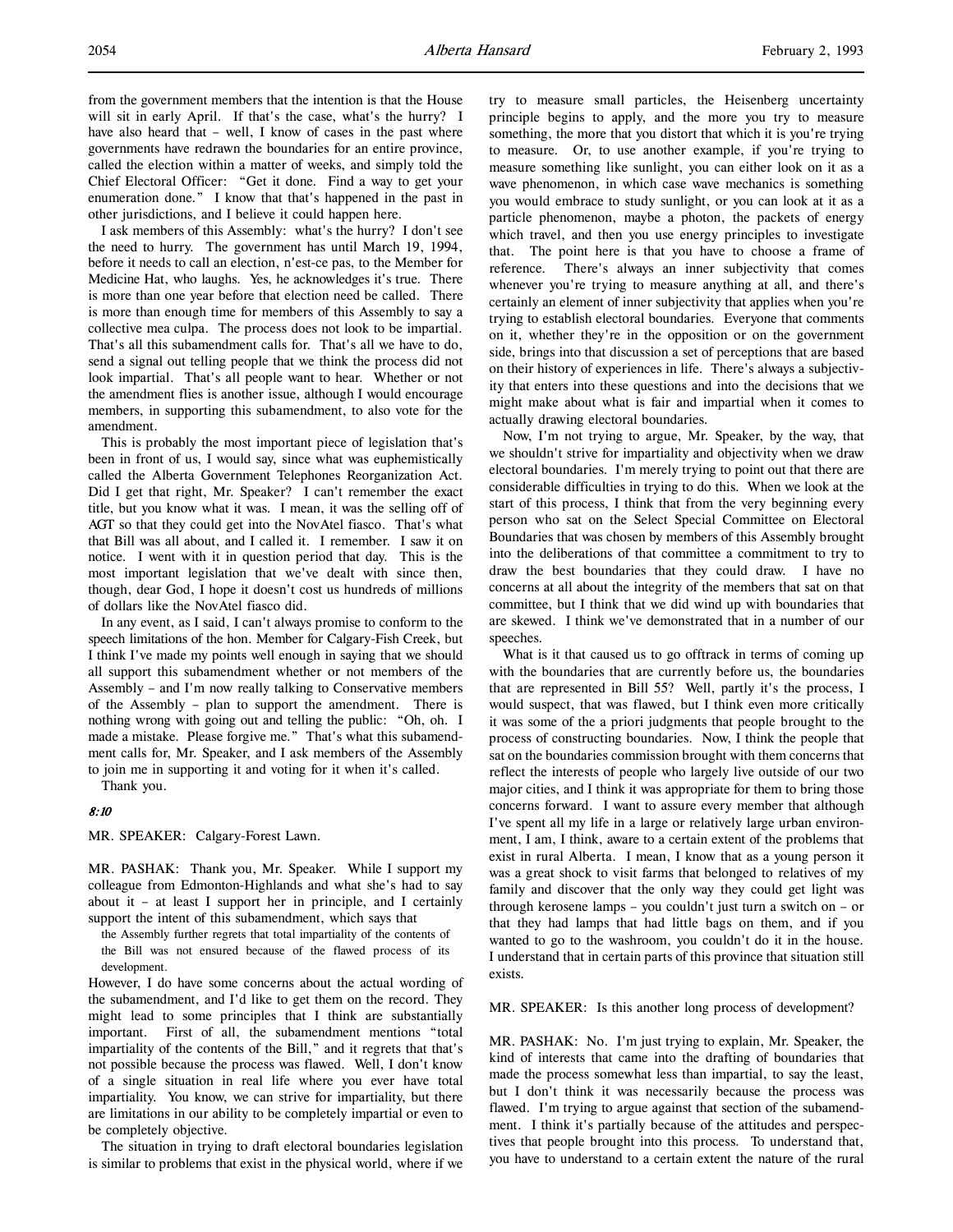economy. I know from looking at the demographics that many of our towns are actually declining in population, that young people can't find work in the area and have to leave the family farm or small towns to go to the cities to find work. Even family farms themselves seem to be becoming more and more mechanized and can't support as many people as they did. As the number of farmers declines, that puts pressure on the smaller villages and towns. So I appreciate the hurt that exists in rural Alberta. But what has happened in the process here of drawing these electoral boundaries, Mr. Speaker, and what has made it not impartial is that that hurt was brought into the committee proceeding. I think it was quite legitimate that members of the committee tried to address that.

There's an obverse side to that process, Mr. Speaker. If you try to address the hurt in rural areas, there's a danger that you can create and enhance the hurt that also exists in the cities, and that has to be viewed as a major concern. In our large cities, for example, in these economic downturns there's a limitation on funds that flow to urban municipalities. In different ways that means they can't maintain their urban network of roads. It means school boards have difficulty financing their operations, so they have to decrease the services available in schools. It means we can't engage in the kind of job creation projects we'd like to. It means we can't keep our universities functioning as we would like. The University of Calgary, for example, has just indicated it's going to have to lay off people and cut programs back in order to meet projected manpower needs. Both our colleges and universities are saying that they need additional funds in order to put on programs that would allow our young people . . .

MR. SPEAKER: Excuse me, hon. member. Are we on the same aspect of this Bill?

MR. PASHAK: Well, Mr. Speaker, I'm trying to argue that the process was flawed. I don't think there's any doubt about it. I'm saying it's too easy, though, to blame it just on the process. That's part of it. It also has to do with the values and beliefs that people brought in to the decisions. [interjection]

MR. SPEAKER: Order, Smoky River.

MR. PASHAK: So I'm just trying to say that the balance could have been corrected if other needs, other values, and other beliefs were put into place. My real concern here, Mr. Speaker, is the result. Why it's flawed is pretty clear, when you look at what's being proposed in Bill 55. There's an imbalance in the kind of representation that's being proposed here.

I've said on two other occasions that the city of Calgary should have three more members than are provided for in Bill 55. Unless the city of Calgary has the representation to which it is fairly entitled, the people in the city of Calgary are going to feel they're going to be discriminated against by decisions that will be made in this Legislature. We've had some examples of that. We've had a threat posed to our human rights legislation. Now, that's important to city people. It might not be important to rural people, but urban life is such that it attracts people from a variety of backgrounds. Human rights legislation and practices become important institutions within the urban environment. It's important that urban residents have the same equality of representation that rural residents have.

Now, I'm not trying to argue here that rural residents shouldn't be effectively represented in Legislatures. They should be as effectively represented as urban people are in Legislatures. That goes without saying, and I support that principle in its entirety.

However, there are problems when it comes to effective representation. We know about the distance problems and that kind of thing, and I've suggested on a number of occasions ways we could get around that through using modern means of communication, providing more individuals to rural MLAs and that sort of thing.

But there's an even more fundamental issue that has to be addressed here. Every Albertan should have a minimal degree of equality in terms of meeting certain critical needs. Every Albertan should be entitled to and should have the same minimal level of health care. Every Albertan should be entitled to and should have the same minimal level of educational opportunity. Every Albertan should have the same minimal level of opportunity to gain meaningful employment in his or her life. That should be distributed throughout the province. Just because we have minimum equality of opportunity or minimal compatibility with educational and health services doesn't mean that everybody should have the same.

# 8:20

It's obvious if you look at an urban environment that different economies of scale operate so that you could have universities in your major cities and community colleges in your larger towns. But you can't have a university and a modern, full-scale hospital that can offer every kind of medical service that's known to man located in every little village and small town throughout the province. That's clearly impossible. Our problem as legislators is to define what that minimum level of equality should be for all Albertans. If we could do that and ensure that all Albertans have that, then we wouldn't get into these horrendous disputes over electoral boundaries that lead to the kind of partiality that characterizes the boundaries proposed in Bill 55.

Mr. Speaker, what I would encourage all members of this Legislature to do is maybe establish some joint committees of all members of the House that would sit down and look in some fundamental way at what our responsibility is to all of the people who live in this province. What must we provide them with in terms of certain guaranteed minimum rights when it comes to education, health care, social services, job opportunities? I think we could do that. In this case, then, we could begin to eliminate what I think is shaping up as kind of a conflict between urban values and rural values in this province, and that's dreadful. I think what we require is a little more understanding both from rural members of urban interest and urban members of rural interest. I agree with that completely. This electoral boundary process could have provided us an opportunity to do just that, but I think by getting into some squabbles over unfairness, perhaps, and impartiality and things like this, we missed this opportunity.

Mr. Speaker, I just think that all members of this Assembly should really have no difficulty in supporting at least the intent of this subamendment, which is that we further regret the "total impartiality of the contents of the Bill . . ." We've agreed that it's partial, one sided, not fair, and I think we can also agree that it was not ensured because of the flawed process.

I mean, I can support that in a limited context. I think what I'm trying to suggest, though, above and beyond all of that, is that the real reason it's flawed is because we had a lot of well-intentioned MLAs who came into the process, who did their best, had hearings all over the province, listened to a number of Albertans, came back, and really had no effective way of translating what they heard from Albertans into effective legislation. For example, if you have Peter, Paul, Mary, Jane, or whoever come before a committee and express a concern about electoral boundaries, and if they all happen to come from rural areas, maybe that's five voices you've heard. Then you might have somebody like Al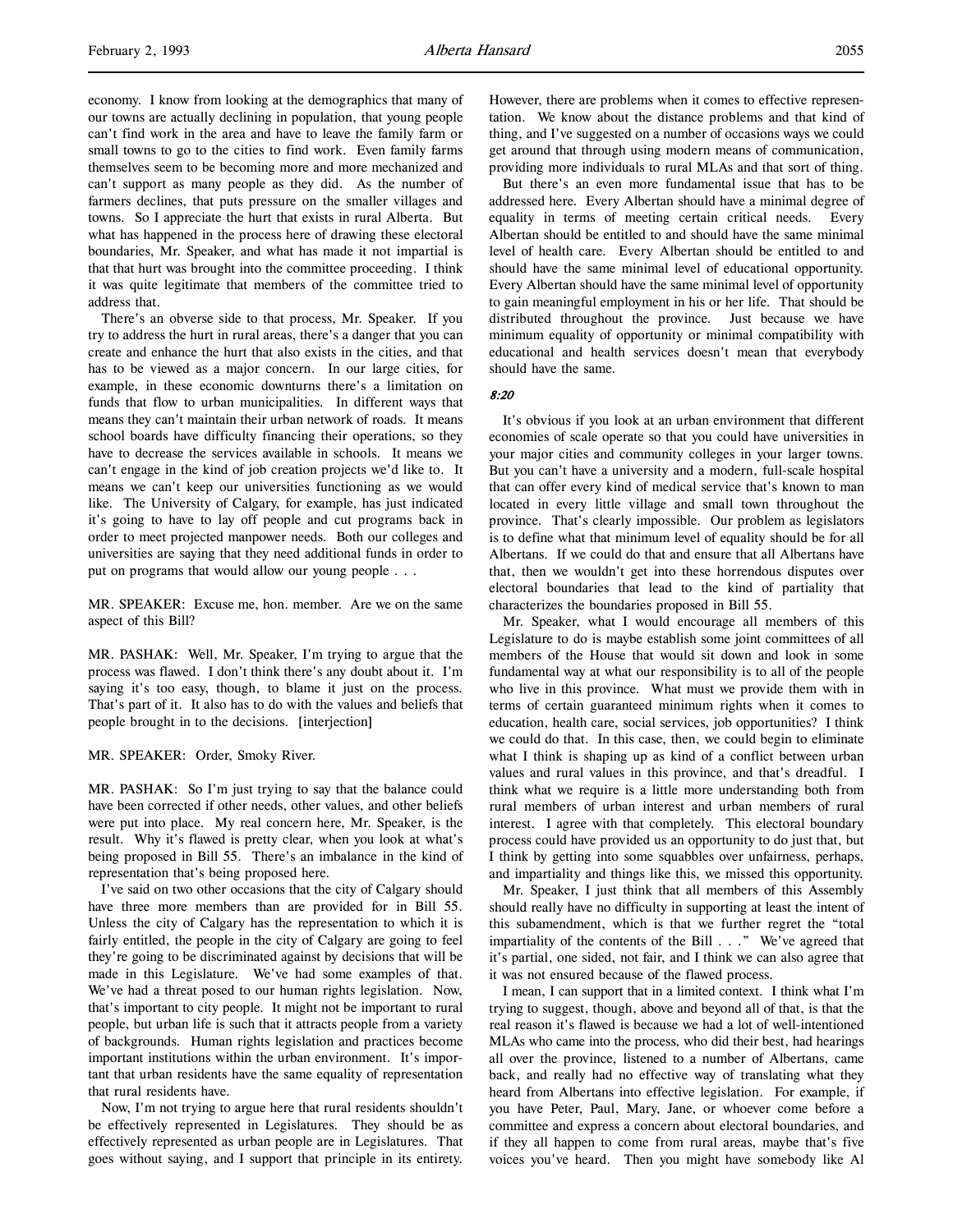Duerr who comes before the committee, and you hear his voice. You can say, "Well, we heard from six Albertans, and five out of six of them said that we must increase the amount of rural representation." That's what the committee heard when I read the report. But that doesn't take into account that when someone like Al Duerr or Mayor Jan Reimer speaks for the city of Edmonton, they're really speaking for 700,000 or more people. That has to be taken into the process, and that was not taken into account. So to that extent the process was somewhat flawed, Mr. Speaker.

There were some errors in the process, but by and large I think what's really happening here in terms of this whole debate we're having is that we bring to the debate judgments that we make out of our own subjective value perceptions, and we've found no effective means of trying to bridge that gap. I hope that by the comments I've made tonight maybe members from rural Alberta or maybe members on the other side of the House would be willing to get into that debate. I know I just spent dinner hour with my colleague from West Yellowhead, who's a very strong proponent of rural interests and thinks that I'm . . .

MR. DOYLE: I didn't think he was listening.

MR. PASHAK: I was. I was really listening. I was captivated by his remarks.

We've had that debate within our own caucus in terms of how many seats Calgary should have and how many seats Edmonton should have and how we should balance effective urban representation with rural representation. I would hope that that's going on in the Tory caucus, the government party caucus, and the Liberal Party caucus. I mean, I think that could lead to some productive discussion of what we ought to be doing to get this province back on the rails again. I don't think that anyone would disagree that we're off the rails. When you're looking at the deficit we have, the net indebtedness, it's important that we pull together, all Albertans pull together, and that we set aside almost our sectarian politics, that we set aside our antagonisms to other parts of the community, and we find some effective vehicles for collaborating so we can build a strong provincial economy, get Albertans back together again, and inject health into our postsecondary educational system.

Thank you, Mr. Speaker.

MR. MARTIN: Mr. Speaker, as the person that started off the debate for the Official Opposition and brought in the amendment, I want to say that I believe the subamendment is important and adds to my amendment, because I believe – I'm not going to be as kind as the previous speaker – that the "total impartiality of the contents of the Bill was not ensured because of the flawed process of its development." I think the whole thing is flawed, as I said before, because of politicians behind closed doors determining the boundaries.

Now, I want to stay to the subamendment. I think it's very important in a democracy, Mr. Speaker, that justice be seen to be done. I can assure you that it's not being seen to be done when MLAs are the ones determining it. Now, I know the government's argument in the past is that we ran out of time. Well, I suggest to them it's because they created the dilemma from the start. As I said the other day, if they had said to an independent commission, "Be fair to rural and urban voters, refer to the Supreme Court decision, and use the latest population census," we would have had this behind us two years ago and wouldn't be dealing with this. That's the reality.

Now, why do we say that "the total impartiality of the contents of the Bill was not ensured"? Well, let me go back to what I said before. If anybody thinks that Calgary-Elbow is impartial – the way they came up with that in Calgary, I defy anyone. And I think I have some support on the opposite side of the House. We'll see how the votes go after. When I asked the Premier, he smiled and said that it was just a coincidence that it shot all the way over to west Calgary and now includes the Premier's seat. I mean, let's not kid ourselves about that, Mr. Speaker. That goes to sort of the heart of the subamendment: it's a flawed process.

Now, the other point I want to make is let's look at Athabasca-Wabasca. One of the arguments, a legitimate argument that we have to recognize coming from rural members, Mr. Speaker, is that they said, "Well, the huge areas that MLAs have to travel." That's an argument you heard time and time and time again. Why then would you come up with this boundary? I mean, this is a marvel. It goes down to Athabasca, past Fort McMurray, right up to the boundary to the Northwest Territories. If the argument was that we had to change the boundaries because people had to travel too big of a distance, why with one of the committee members – conveniently the part of the riding that member conveniently lost is gone. All of a sudden, this shoots up to the Northwest Territories, which makes it almost impossible to cover. Now, does one question and say that's not a flawed process? What's going on here? That's another person that was drawing up the map. The Member for Taber-Warner's riding is, I believe, 22 percent in variance, next to another one 38 percent. Is that just a coincidence?

#### 8:30

Mr. Speaker, forgive me if I have become cynical in my old age, but I don't believe in coincidences anymore. I just don't. The problem is that a process like this is wrong. There's always a temptation to feather your own nest and to protect your own people when politicians are doing it, because the name of the game over there is to cling to power. That's why they did it. Now, they knew they had to move in some directions to have another seat in Edmonton and two seats in Calgary, or it would have been thrown out by the Supreme Court. We still don't know; it might be. But they don't look at individual ridings. What they look at is urban versus rural populations.

Now, the government may think this is cute. They've got the numbers to push this through eventually. We understand that, but it is fundamentally wrong, it's fundamentally undemocratic, and they should understand this. It's this type of arrogance that will eventually, regardless of how you gerrymander the ridings, get this government in trouble. What makes this process even more flawed, though, is if you look at the commission, what they're really talking about is taking this past the turn of the century into the year 2000. So if these boundaries are flawed now with the rural to urban trends – especially, I say, like Calgary and to a lesser degree Edmonton, how fast they're growing – imagine what that's going to be like around the year 2000, an election or two later on, Mr. Speaker.

Some members opposite seem to understand, if I read them right – and I hope they have the courage of their convictions – that this process is wrong, that some of these boundaries are flawed because of this process. I'm talking of course, Mr. Speaker, about the Member for Calgary-Currie, who said that that's a boundary he's having difficulty with. If I may go back to the leadership convention, the Member for Edmonton-Glenora recognized that this was a flawed process and had made a commitment to meet with both the Liberal leader and myself to discuss this issue if that person had been elected Premier.

Now, this government wants to say that it's a new face, a new government, under new management, I think it is. Yet they're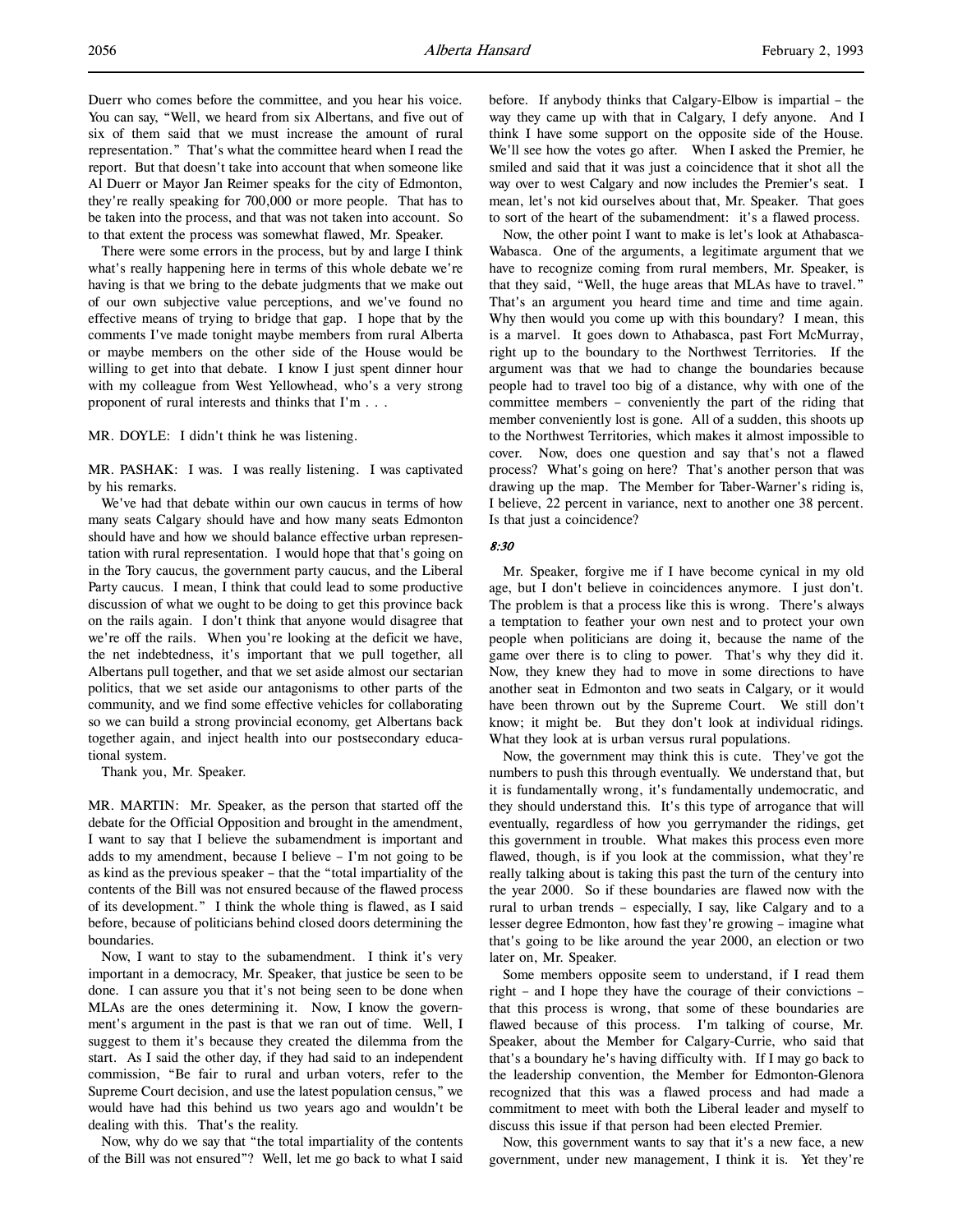taking perhaps the worst thing that the previous government did in an undemocratic way and they're going to continue with it. It doesn't matter what the public thinks. We're going full steam ahead with this process that is flawed and undemocratic, Mr. Speaker. I find that unbelievable. You'd think this government would want to say, "Well, yes, we're under new management, and we recognize that this wrong." Almost everybody else in Canada recognizes this is wrong; nobody else is doing this.

If I may come back, the Member for Calgary-Fish Creek talked after me, and I think he said – correct me if I'm wrong, member – that the previous committee talked about that, the fact that there were politicians on there and that it was a good process, with my colleague, the previous leader, Grant Notley. I happened to be around at that time, and I think it's fair to say now that it worked much better. What he didn't say is that the independent people and the opposition still had a majority on that committee. Because of that process, often the government members didn't get their way. It was much more objective than what we have here. It didn't come to these sorts of gerrymandered ridings that we're having right now. I still think that was better than what we have. I think an independent commission is still the best.

I go back. If the government hadn't given all these crazy rules to them and just said three things – use the latest population census, be fair to both rural and urban voters, and refer to the Supreme Court decision – this would have been done two years ago. Here we are, well into the fourth year, Mr. Speaker, and we're continuing. This is why we're having this debate. Now, I know some government members don't like it. They think: "Why don't you guys just sit down and pass it? We're the government; just pass it." Well, what we're talking about here is a matter of principle, something that's fundamentally wrong. At least a couple of other members on the other side have acknowledged it. I would hope that they have the courage of their convictions to stand up and do what's right rather than just follow party discipline on this, especially if they want to pretend that they're a new government and that they're listening to people.

My colleague from Edmonton-Highlands mentioned that even at this late date we could still change this. The Premier has said – well, I'm trying to keep track of what he says from day to day, but he was clear in the leadership convention. He said that there would not be an election, I believe, till 1994. Then a little later on it was that there will not be an election until the fall. Okay, let's take him at his word, Mr. Speaker: there's not going to be an election at least till the fall. We don't need to go back and spend a lot of money. We can use the information from, if I may use the term, the Bogle commission and the previous independent commission, give that information to an independent person, give them two months, and tell them to redraw the boundaries. If it's done by an impartial person such as a judge, then I will accept it. I think we all have to, but I will never accept it when you've had four government members behind closed doors determining the boundaries of the province. I know their argument, saying, "Well, gee, the Liberals and the New Democrats could have participated." All we would have done is legitimatize a flawed process and still be outvoted on everything that they wanted anyhow. It wouldn't have done any good. I've been on these committees before. [interjection] The hon. Member for Medicine Hat says that I'm cynical. I mean, the government made me this way; they've made me cynical. That's the reality. I've seen how it works. It worked that way on the previous committee.

What I'm saying to the government is that they should acknowledge both the amendment and the subamendment and recognize that "impartiality of the contents of the Bill was not ensured." I've given you at least three examples of ridings that are clearly unacceptable, are clearly flawed, and would not have been done if there'd been an independent commission, I would wager. For that reason alone this subamendment deserves support, and the amendment that this Bill should be hoisted till we have an arm'slength group do it. Let's take two months, I'd say to the hon. Member for Taber-Warner. Take your work, the previous work, give it to them, give it to a judge and say, "Go to it," and bring it back in April. We could put the Chief Electoral Officer to work after that. If you have an election in October, you know, what's the problem. The Premier said that there won't be an election till the fall, and surely we can trust the Premier. We can trust his word, can't we? So we've lots of time to do this right, Mr. Speaker; clearly we do.

Mr. Speaker, I just say to people that we're not only doing it for this election, but this is going to be here until the year 2000. The government again may think they can push this through, and might is right in here with the numbers; I understand that. But this is wrong, and I think a lot of people opposite know that it's wrong. I believe the government will pay a price if they continue this. They can't talk about being under new management when they continue these sorts of backroom practices that were unacceptable before. They were unacceptable when Don Getty was the Premier, and they're unacceptable when Ralph Klein is the Premier.

#### 8:40

#### MR. SPEAKER: Edmonton-Beverly.

MR. EWASIUK: Thank you, Mr. Speaker. I, too, want to rise to speak to the amendment. Again, as the other speakers have indicated, I believe this Bill before us is both partial and flawed, and the flawed portion comes from the process that was employed to get us to the stage we are at today, debating it in second reading. I think one really has to only look at the proposed boundaries that we are asked to support in this Bill, not only in the urban centres but throughout the province. The committee obviously had difficulty in being able to address all the needs that we as members face but also, I think, the needs that many of the people who are corresponding with us or calling us or meeting with us are now expressing.

### [Mr. Deputy Speaker in the Chair]

Probably the major flaw, a flaw that contributes largely to the problems here in the city of Edmonton, the problem that is being brought to our attention and the community groups that are having to deal with these boundaries at this time, is in fact that the city of Edmonton has been shortchanged in terms of the number of seats. This in itself has contributed largely to the flaw in the Bill, and of course I think it would suggest to us that there was some partiality in the determination of the boundaries and the number of seats in the city. Obviously, an additional seat or the appropriate number of seats in the urban centres like Calgary and Edmonton and perhaps others would have addressed the purpose of redistribution. Redistribution, of course, is to ensure that there is some equity in the voting process, that there's some equity between rural and urban population to provide room for growth. As the Leader of the Opposition just said, this is going to have to last us for at least 10 years. Certainly we have to look that far down the road to ensure that at the end of that 10 years there is still reflected in the Bill a redistribution process that reflects the equity that I think all of us want to secure.

Therefore, Mr. Speaker, it's becoming quite evident that the process and the product are not acceptable to many people. It appears that there are more and more people now looking at this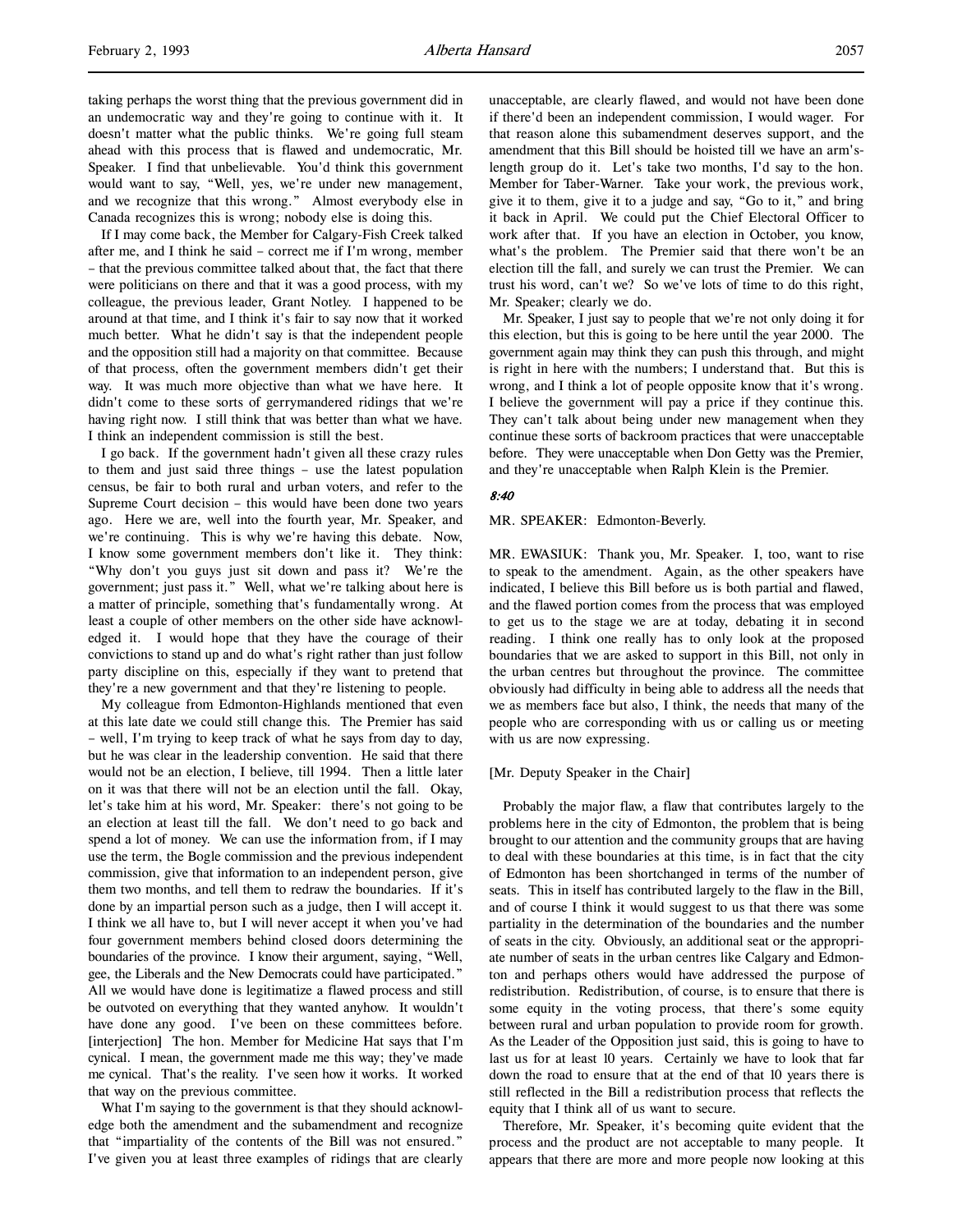piece of legislation. It obviously has received the attention of the public in Alberta, certainly the news media, I think. Our debates here in the Legislature have prompted a number of people to have a look at this Bill and in fact study it and see what it really means to them. When they've looked at the Bill and they've looked at the maps, they surely come to the realization that, hey, this is not really redistribution, and it's not the kind of redistribution we feel is fair and proper. Particularly there's a suggestion that the opportunity to respond to a document that is prepared by the government – it needs to have some airing out before it is advanced before the Legislature, as this case has been. I know the government will argue that we as MLAs certainly are representatives of the people in the province and that we will be able to speak for them. I agree. That's certainly our obligation, and we intend to do that.

Nevertheless, Mr. Speaker, many of the groups – and again we come back to the community groups that I had occasion to speak to – feel that at this date it's becoming very difficult for them to be able to respond. There's a feeling that there is a panic situation, a pressure situation that has been imposed not only on this Legislature but also on the people in the province of Alberta who have realized that this Bill is not addressing the needs that they feel are necessary if this province is going to deal with equality or representation over the next 10 years.

I think this Bill also shows that it's not impartial in the rural/urban factor. Over a period of time I've really hesitated and even today I hesitate to become involved in that discussion, but I feel that it's necessary to at least make some comments on it. I know that there are differences of opinion on both sides of the House, perhaps even within caucuses, on how the rural/urban factor should be considered and what impact it has on redistribution in the province of Alberta. We have heard arguments from both sides and, I think, very valid arguments. It's unfortunate, Mr. Speaker, that the province of Alberta is geographically a large province which really does require our members in rural Alberta to travel a great deal to enable them to provide the kind of service they want to provide and, of course, the kind of service that their constituents would demand from them. I sympathize with that difficulty for them.

At the same time, Mr. Speaker, as an urban MLA my constituency, at the present time at least, is a particularly large one. It borders on 45,000 constituents, and that in itself is certainly well over the variance figures that we are talking about at the present time. As a result, many changes have been made to my constituency to address that inequity. As it is now, it's not necessarily inequity, in my opinion. However, what it does do is require me to spend a great deal of time servicing the constituency of 45,000 citizens, so the volume factor comes into play. Certainly I appreciate the distance that MLAs have to travel, and indeed I suspect that many of them have a large volume as well, but I feel the volume that I as an MLA in Edmonton-Beverly have to address is a major problem as well. When you talk about even 36,000 or 38,000 being the max that the committee is addressing, that would suggest to me to be a large number to service adequately and properly and still live up to the other responsibilities of an MLA.

I think that's where the equity factor comes into play, and the problem with this Bill. I think it is still partial. I think the contents of the Bill do not ensure the equity that all of us feel this Bill must have if it's going to endure the time of 10 years. But primarily the process – and we have to come back to the process over and over again because I believe it is here where the major problem lies. Now, admittedly we could have been part of the process and made some contributions during discussions at that time, but, Mr. Speaker, principally we cannot agree to that. We do not agree to that. You can't agree to sit and determine your own boundaries as you cannot sit and determine your own remuneration as has been the case in this Legislature and is the case at the present time before us, that a group of MLAs could sit down and divvy up the pie. It has to appear that somehow this was done without partiality and that it's all fair. The response that I'm getting and obviously the response that, as I understand it, many members in the Legislature are getting is that in fact this Bill does not meet those requirements, does not meet the impartiality that needs to be demonstrated. It needs to be seen that in fact every effort was made to be impartial when the boundaries were drawn. Particularly, the process that was used to develop the contents of the Bill was flawed as well.

Mr. Speaker, I support the subamendment. I want to repeat again one of the comments that was made in the letter to us. I really feel that the whole matter should be tabled and the issue of the redistribution should be turned over to a commission independent of input from the MLAs. Let the people of Alberta tell us how they figure the boundaries should be done. Then I think we can at least rest assured that whatever comes out of that particular structure that's put together to find the solution to that problem for us, we can deal with it and accept that it was put before us by the people. In this case, it was not done impartially; it was not done by the people per se. Therefore, I support this subamendment, but I can't support the Bill as it is before us today.

# 8:50

MR. DEPUTY SPEAKER: The hon. Member for Edmonton-Mill Woods.

MR. GIBEAULT: Thank you, Mr. Speaker. I, too, would like to indicate my support for this amendment that is before us, moved on behalf of the New Democrat caucus by my colleague the Member for Vegreville, for a number of reasons.

Basically, just to reiterate, Mr. Speaker, we're looking at the subamendment, which

further regrets that total impartiality of the contents of the Bill was not ensured because of the flawed process of its development.

Now, surely those of us who have been in this place for some time have realized by now that there is a problem of public credibility with the political process, not only in our province but in many jurisdictions and throughout the country, and that more now than ever, perhaps, in our time we need to ensure that legislation that is passed by this Assembly is passed in a manner which has the support of the people of the province. As I said, we're facing a credibility problem for many reasons to start with, and I think we have to do everything we possibly can to ensure that legislative enactments such as Bill 55 that are now being considered are drafted and presented and are developed in such a manner that they're totally impartial and that their process is beyond question.

We cannot have a situation, as we do now, that has come to the Legislative Assembly out of a process where there was only a committee of four government MLAs, Progressive Conservative MLAs putting together this package of the boundaries on which MLAs are going to run. How impartial do you think that looks to the average person, Mr. Speaker? I would argue that if members of this Assembly checked with constituents about that process, their constituents would not recommend it. Now, the government members might say, "Well, we asked the opposition to participate." But it was clear and absolutely essential that we not participate in the process of determining our own boundaries. Surely it's obvious to members of this Assembly that that's a clear-cut case of conflict of interest. We just passed a conflict of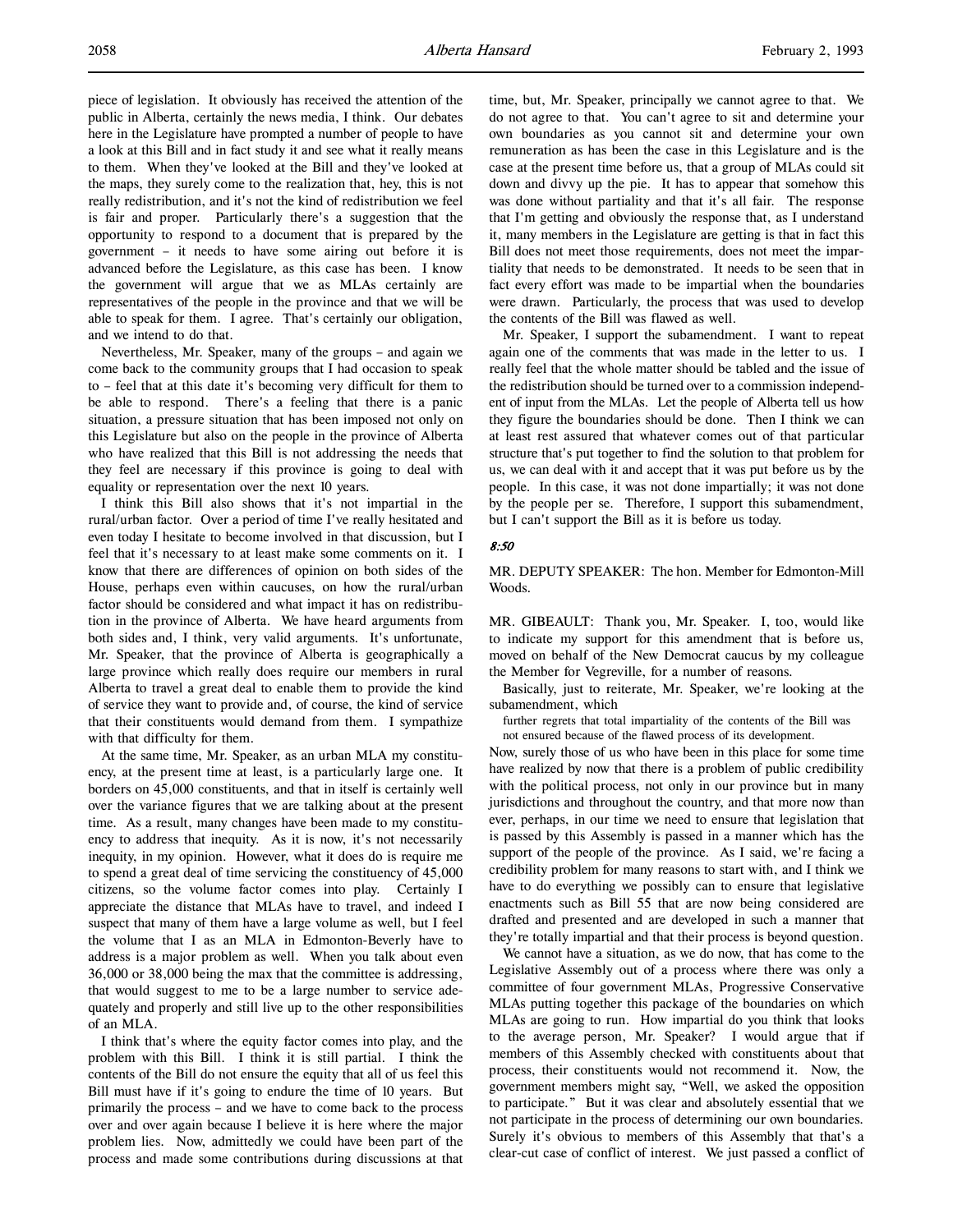interest Bill in this Assembly not too long ago, which as a side comment I might point out is still not the law of the land despite the urging of my colleagues on the Official Opposition side, but it certainly is a conflict of interest when members are determining their own boundaries.

Mr. Speaker, this is a process that has gone out of favour in all other modern jurisdictions many years ago, and we are bringing discredit, I would suggest, to the Legislative Assembly here and the legislative process in general by putting forward this kind of Bill when it has come out of such a poor process. Now, we have advocated a number of alternatives to the government, and it seems they have still not got the message. We have suggested, for example, that we ought to have this done by an Electoral Boundaries Commission. Now, there was one attempt at that, of course. We realize that. It was unsuccessful, but mainly because the guiding legislation was crafted in such a way that it was impossible for them to do their job. That's the long and the short of it.

If we simply gave an Electoral Boundaries Commission the task to review these boundaries in the public interest and we could have a commission that was composed of a variety of people who have some provincial expertise or, if you like, reputation – perhaps a judge, perhaps representatives of bodies like the Alberta Urban Municipalities Association or the Alberta Association of Municipal Districts and Counties, perhaps representatives from labour and business groups in the province or perhaps community organizations. There's a wide variety of possibilities here, but the point I'm trying to make to my colleagues on the other side of the House is that clearly a committee of government MLAs having these private little meetings to carve up the province into boundaries is simply not a credible process. As the motion by the Member for Vegreville says: totally impartial, and it's a very flawed process.

Mr. Speaker, there's a variety of manifestations of this partiality, this unfairness, this flawed process. All members have seen letters of complaint that have been provided to us by the Speaker and that we've received independently from a variety of municipalities and community organizations who have indicated their opposition to these proposed boundaries for various reasons. I know a number of community organizations in Edmonton have been very concerned that natural communities have been violated, that they have been separated, or that they have been separated from areas in which they have a common community interest. The principle of community interest is supposed to be one of the main criteria that are considered in drawing new constituency boundaries for the province. That has been violated in a number of instances, and that has caused a significant amount of concern.

One other example of the dissatisfaction with this process and its product, Mr. Speaker, is the fact that there now appears to be at least one lawsuit in the works from the town of Lac La Biche, and who knows how many more there may be. You know, I really have trouble being sympathetic with the government. I'm sympathetic only to the extent that to fight this kind of a legal action is going to cost some taxpayers' money. That's most regrettable, but the government has brought this on itself. Let's be clear about that.

If they had taken the advice that we have been trying to give them for a significant period of time now, we wouldn't be looking at this at all. We'd have a situation where there would be a new electoral boundaries proposal before us that had been set independently, impartially. It would be a process that had integrity and public support. We don't have that, so here we are in a position where we've got this document that does not have public credibility, that does not have public support. If the government insists on ramming this through, it is only going to provoke a

great deal of litigation in the courts at public expense, wasting a lot of time and energy that is more usefully directed to the important, pressing economic issues of this province.

Now, Mr. Speaker, the government members would have us believe that these ridings were developed in an impartial manner, but as the Leader of the Opposition pointed out, we have the interesting case of Calgary-Elbow. We have asked questions about this particular case before, and we've been assured by the Premier that it was just a coincidence that his friends realigned the boundaries in Calgary to include the areas where he lived and that had a stronger area of Conservative support. If members of the committee believe that, then I have some land in Florida I'd like to sell them. I think it's very, very difficult to believe, to make a case with a straight face to the public that that kind of development comes out of a process with integrity, that it comes out of an impartial process. It just doesn't. It doesn't matter how you try to dance around it, the public is simply not going to believe that a riding like Calgary-Elbow was done absolutely with no considerations other than the public interest. I mean, it just doesn't wash. It just doesn't have any credibility.

I encourage the members opposite to heed the advice of the Official Opposition New Democrats and look at bringing this process back on track and saving it from ending up in a quite disastrous end. As I said, if we don't bring the process back on track, if we don't get it back into a mode that is impartial and that is not a flawed process but one that has the confidence of the public, we are going to probably end up with a great deal of litigation, and that's generally counterproductive.

Mr. Speaker, let me just also suggest to my good friends on the other side here that they should consider our advice. If they're not swayed by the fact that it's in the public interest to have an independent commission doing this, let me suggest that it might be in their political interest. Just the other night some members might have seen on television the Du Pont awards for broadcast journalism. There was one program that had been produced in Louisiana. It was called The Boys of Louisiana. It was a film exposing the corruption, if you like, of the political process in the state of Louisiana. I'm not suggesting that the process here is corrupt in that sense, but it's a process that doesn't have public credibility. So I'm encouraging my friends on the other side to think about this, because if this goes ahead as they're proposing it, we may end up with some creative filmmaker doing a "Boys of Alberta" program about how people just sit down in the back rooms and carve up the province to suit themselves. The more we have that sort of process that we associate with the southern states and other sort of backward jurisdictions, as is commonly felt, we're not doing our citizens any sort of favour. In fact, I would suggest we're doing them a grave disservice.

### 9:00

Mr. Speaker, let me just add in terms of the question of being impartial and the question of the process being flawed. This afternoon we had the Deputy Premier indicating to members of the Assembly and the public the process for staff reductions in the civil service of the province of Alberta. Now, the Deputy Premier indicated that he thought maybe a thousand employees might feel that they should consider these early retirement proposals, but I have to wonder. In fact, I had a couple of calls on this very point from constituents just before our session this evening. They said to me: "Isn't this interesting? I work for the provincial government. I've been a faithful employee of this government for many years, and now it looks like I'm going to be losing my job. Isn't it interesting that not a single MLA is going to be losing their job out of this proposal?" We're still going to have 83 MLAs. We've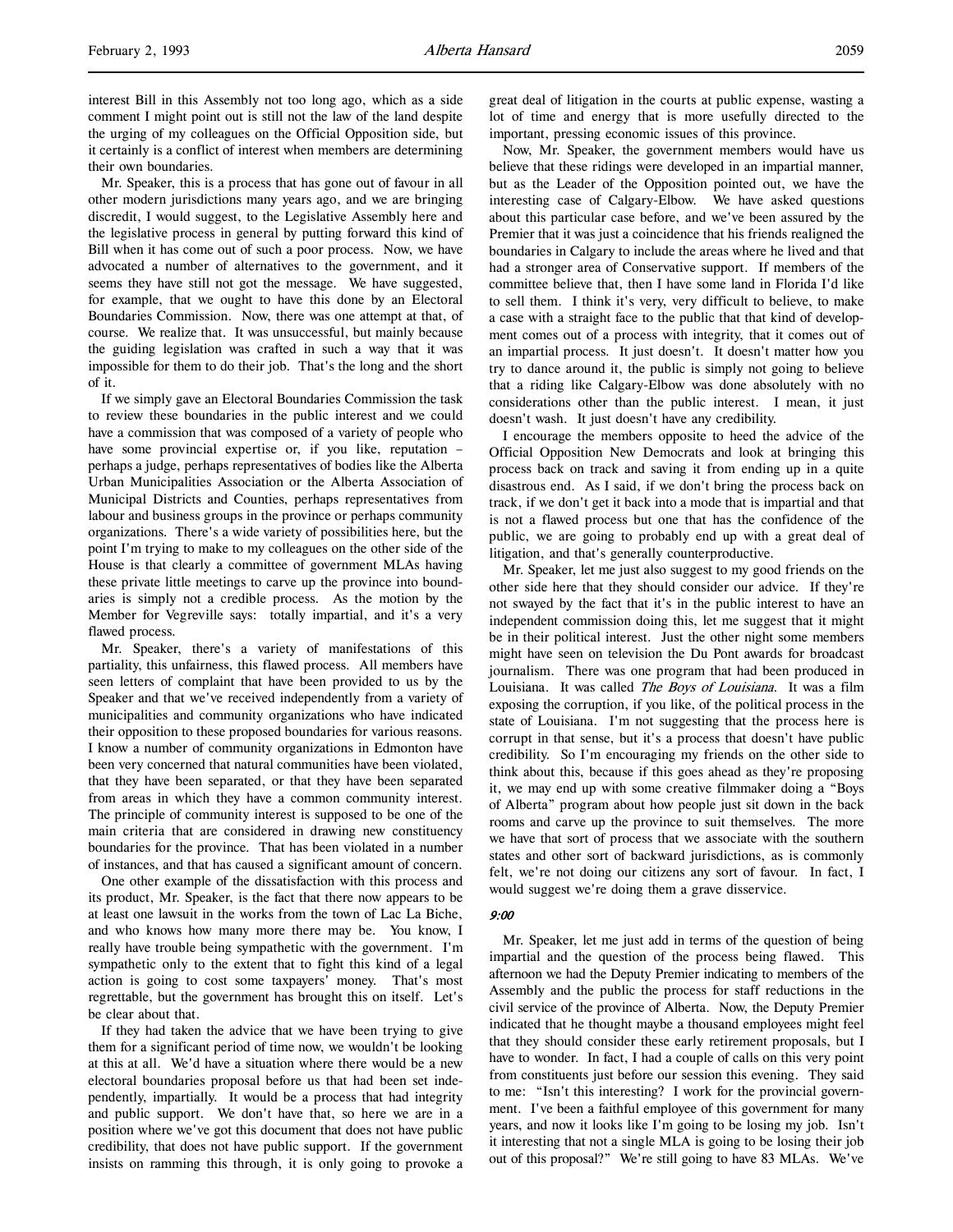got to cut maybe a thousand employees out of the civil service, who actually provide some real services to the people of the province, but it seems that we still need 83 MLAs.

I wonder if that's really what the public wants in light of the deficit that this province is facing, the financial constraints that the Treasurer pointed out at length just last week. At the same time, we're having to cut back substantial numbers of staff in the public service, not to mention the broader public service; that is, the hospital sector, the education sector, the advanced education sector, social service agencies, and so on. All of those, Mr. Speaker, are also going to be facing reductions because of this government's policies and, I would say, mismanagement. There are so many things like NovAtel and MagCan and all that, but I won't get into that in detail now. That's well known. Let me just suggest that that's another thing. If we had a proper public process, we'd be looking at that question as well.

If we look at our neighbouring province, the good province of British Columbia to our west, you know, they don't have 83 MLAs, Mr. Speaker. They do have more of a population than we do in Alberta, significantly more, yet if my memory serves me right, they have about two-thirds the number of MLAs that we do in Alberta. If we have to make some cuts, shouldn't we be making some in this area? I would suggest to those . . .

# Speaker's Ruling Relevance

MR. DEPUTY SPEAKER: Order please, hon. member. The Chair would ask the hon. member to stay somewhat close to the amendment. The size of the Assembly and the comments that the hon. member has been making for the last two or three minutes are really not germane to the amendment.

### Debate Continued

MR. GIBEAULT: Well, Mr. Speaker, I'll be guided by your advice here.

I was only trying to suggest that the process in bringing Bill 55 before us is flawed, and it's one that does not have public credibility. We go to the public and say, "People of Alberta, you've got to tighten your belts, and you've got to make sacrifices, and you've got to cut back, and perhaps you're going to have to pay more taxes." Then they turn around and say, "Well, how about you guys?" No, there's not a single reduction here. We didn't go down from 83 ridings to 82.

# Speaker's Ruling Relevance

MR. DEPUTY SPEAKER: Order please, hon. member. The Chair just reminded you that that line of argument was not germane to the subamendment. Would you kindly pay attention to what you're doing. You're talking to the subamendment, not restraint.

MR. GIBEAULT: Yes, Mr. Speaker, I will try to make my comments in a way that fits with your guidance.

MR. DEPUTY SPEAKER: It isn't my guidance. The Chair was reminding the hon. member that you're to fit your comments to the subamendment that's before the House.

### Debate Continued

MR. GIBEAULT: The amendment as we are trying to debate it now, just so that I'm clear and we're all clear, is that we're concerned about the "impartiality of the contents of the Bill" and that these were "not ensured because of the flawed process of its

development." I would suggest, Mr. Speaker, that if we wanted to have a process with greater public credibility than the one that brought us to this point now, we would have invited a number of representative organizations in this province to be involved in making submissions and perhaps even being members of the commission. There are a number of provincial bodies of labour organizations such as the Alberta Federation of Labour and the Alberta and Northwest Territories building trades council. There are also on the business side the Canadian Manufacturers' Association, the Alberta section; the Alberta Chamber of Commerce; the Alberta chamber of mines: a variety of them. I mentioned the municipal authorities. What I'm trying to suggest here is that if we had the process, an Electoral Boundaries Commission that perhaps had, as I suggested earlier, a judge and representatives from these broader public interest groups, community organizations, and so on, we would have ended up with a process that had more public credibility, that was impartial.

Frankly, Mr. Speaker, I don't see how even the government members, really, with a straight face can argue that this process has been impartial. How can they possibly make such an argument when there were only four Conservative MLAs drawing these boundaries? Now, they say they had to do it because time was pressing and the Electoral Boundaries Commission didn't come up with a report, but the Premier has indicated on a number of occasions that we're not going to be having an election until the fall. So I think if the government really is sincere in wanting to have a process that is not flawed, that has public credibility, that enjoys public support, they will simply re-establish an Electoral Boundaries Commission with this representation of provincial interests, perhaps a judge as the Chair, and a mandate to come back with boundaries that in fact meet the public interest, respect the Charter of Rights and the recent court decisions in respect of electoral boundaries, and we'll have a process that will be one that the public will be able to have confidence in and will respect. We need to have that. We don't want to have after the next election people coming and saying, "Well, you know, the government would have been different if we had had impartial electoral boundaries presented to us."

Now, let me just propose a scenario to you, Mr. Speaker. What if we have the next election and we have the government with, say, 40 members and the opposition with 39 or something in that neighbourhood? It's very, very close, by one or two members. Then can you imagine the kind of speculation that we're going to have in all kinds of community organizations and provincial bodies, in the media, the public in the pubs and the coffee shops all over the province about, "Well, we might have had a new government if in fact this process of electoral boundaries had been done properly in the first place"? I'm not for a moment one of those who thinks that this present government has a chance of being re-elected, but let's just fantasize for a moment and suggest that possibly that might happen. They get elected by a one-seat majority. Do they really want to go into the next four years, five years perhaps, as a government always looking over their back and always being subject to criticism about, "Well, they wouldn't have formed a government if in fact the process for the electoral boundaries on which that election had been fought had been fair and impartial"? I'm trying to give my friends opposite some advice here, and I'm just hopeful that they will consider my remarks in the spirit in which they are given and look at making these changes.

Now, Mr. Speaker, we have already had indications by a number of government members who have searched their hearts and have found it impossible to support the Bill as it is being presented to us. I commend those members. I know it's been an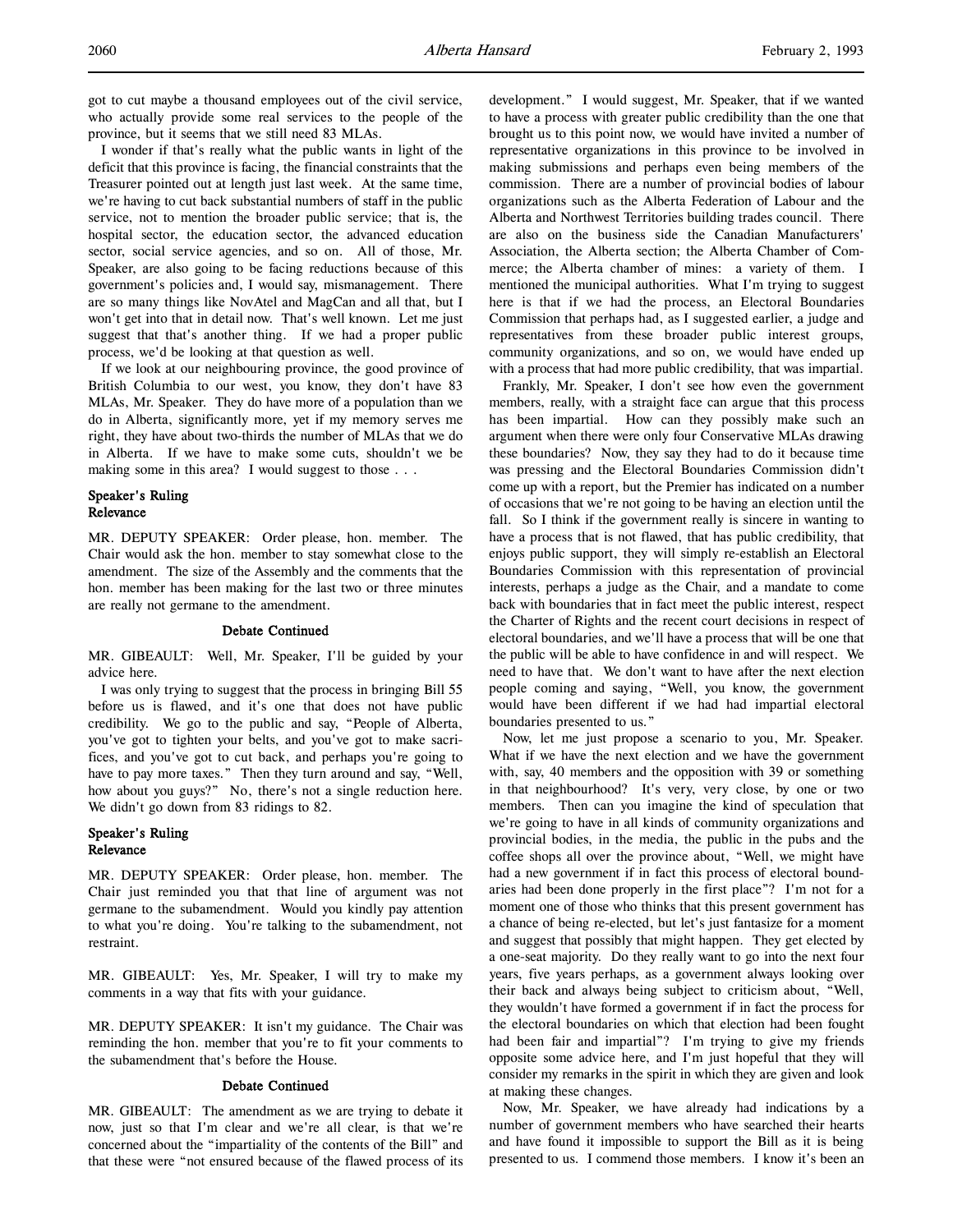anguishing issue for them to look at that and to vote against their own government, but some of them have indicated that they may be doing exactly that. You can see that even within the government caucus there is a lack of unanimous support for this kind of a proposal, that it really deserves another look. So I'm suggesting seriously to my good friends on the government side that if they want to avoid the embarrassment of having their own members vote against them and the embarrassment of litigation in the courts by municipalities who believe this process was a flawed one and wasn't an impartial one, and if they would like to avoid the problems of a lack of public support for the next number of years, then I plead with them to do it right this time. The Premier has said that we will not be going to the polls in September. I hope we can count on that as being the case. If it is, then we should not rush this through arbitrarily and not invoke closure and not try to just ram this thing through even though there are serious concerns by many people who have expressed them repeatedly to us.

In closing, Mr. Speaker, let me just reiterate that I am very concerned about Bill 55. I do not believe it is impartial. I do not believe it is a process that has integrity. It is a flawed process. Many of my constituents have made those representations to me. I urge the government very strongly to reconsider, to submit their proposals to a new Electoral Boundaries Commission that can review them, perhaps make adjustments, give a proper public credibility to the process, and bring them back to the Assembly later this spring.

### 9:10

MR. DEPUTY SPEAKER: The hon. Member for Westlock-Sturgeon.

MR. TAYLOR: Thank you, Mr. Speaker. I would like to speak to the motion. It's a well-worded one. It said:

the Assembly further regrets that total impartiality of the contents of the Bill was not ensured because of the flawed process of its development.

I guess the first thing when I look at anything like this always is the "total impartiality." Actually, I suppose impartiality would have been all right by itself. Total impartiality: I guess you'd call that a double positive. It's not as bad as a double negative, but it's nevertheless an exuberance. In order to have the message come through, I guess we used a double positive here. "Impartiality," last time I looked it up, means that there's no side taken. "Partial," as we all know, means that there is a side: one side looked at, one side acted on, one side smelled, or one side whatever it is. "Impartial" means that it's all sides or, if you want to call it that way, no sides. So how can any politically appointed committee be impartial by the very definition of the word? It's like the words "pretty graveyard" or "round the square" or "square circle." The very point is that we can't reach impartiality by having a committee appointed by politicians, even Liberal politicians, maybe even dead politicians, who usually become statesmen after they're dead, but they still can't make impartial decisions.

Here, Mr. Speaker, we go on. That's probably the thing that flaws the process more than anything else, certainly, when we say: the process used in its development. Well, as you know, this House tried to control the impartial committees that were first set up by saying how many would be coterminous with municipalities, how many could be allowed to be outside the range, and how many seats we'd have in the House. In other words, we put so many strings on it that it was literally impossible, and we found that out. After two referrals to judges and independent committees, we came back with a hung jury in each case. That indicated, obviously, that the process was flawed.

That would have been enough to discourage any lesser individual than our past Premier, but he barged on ahead. There's not much difference between our new Premier and the old Premier. They might have changed the driver of the getaway car, but it's still the same gang in the backseat. [interjection] Of course, they immediately moved forward and said that the . . . Somebody is taking objection for the saying "gang in the backseat." I don't know if they're referring to the fact that I'm calling them a gang or whether it's because they're sitting in the backseat or they don't like the present getaway driver in the car. Nevertheless, the heist has been completed, and they went on to the third time around after having given an impossible task to the committees: to make a decision. The judge and jury came back twice and said it couldn't be done. As I mentioned, "a pretty graveyard" or, even more, "a Progressive Conservative": something like that, see? In other words, it was a conflict in terms right to begin with, and of course the government should have thrown in the towel at that time and said, "Well, we'll loosen up the circumscription that we have around what we'd asked them to do. If they're less circumscribed, then they will probably be able to come up with a conclusion." I notice some of the members over there grinning because they thought I came very close to a word that should have been done to them long ago.

Nevertheless, as we got on to the process, the process wouldn't work, so they handed it over to – and I've served on committees many times with the hon. Member for Taber-Warner. If there's anybody that can unscrew the inscrutable, it is the Member for Taber-Warner. So they passed it over to him and his committee, and they gave it a sort of a guild – and this is again back to the process – as if it were acceptable. They said, "We'll form a committee, and we'll invite the opposition in, but we'll make sure we've got four and they've got three." Then they wondered. You know, if the Member for Taber-Warner were a trapper and baited his traps that way, he'd starve to death. He thought he had baited a trap, saying that we'd have four members from the government and three from the opposition. Well, there would be very little sense in joining something like that, Mr. Speaker, and that's why I say the process was flawed. The opposition quickly saw through that and said: "Well, there's no sense in joining this thing. It's obviously going to be rigged and put together in such a way that the four members want it to be put together."

Of course, the committee then marched out. I think I even got a letter asking if I wanted to come to talk to them, you know. Well, Mr. Speaker, I wasn't very busy, but I was still not so unbusy, if you'll pardon the expression, that I had time to go talk to a four-person Tory committee that had their minds already made up. I might have saved a portion of my constituency, but I doubt it. In anger, like the old anger people used to have years ago, they took my constituency, tore it up in little pieces, jumped up and down, threw it up in the air, and let the wind bring it down where it may. So I'm having a little trouble finding the pieces. It's a little bit like a dandelion. Every piece of my constituency was so solidly impregnated with Liberal dogma that all they've done is spread it through three or four seats that are going to go Liberal next time around. Nevertheless, it does show that the process was flawed.

Now we go on. Let's say that the process, as flawed as it was, had a possibility. I hope I haven't made the chairman run for cover, Mr. Speaker. If I have, my regrets. If you want, I could adjourn the House until he comes back, but I think you'd want me to continue nevertheless.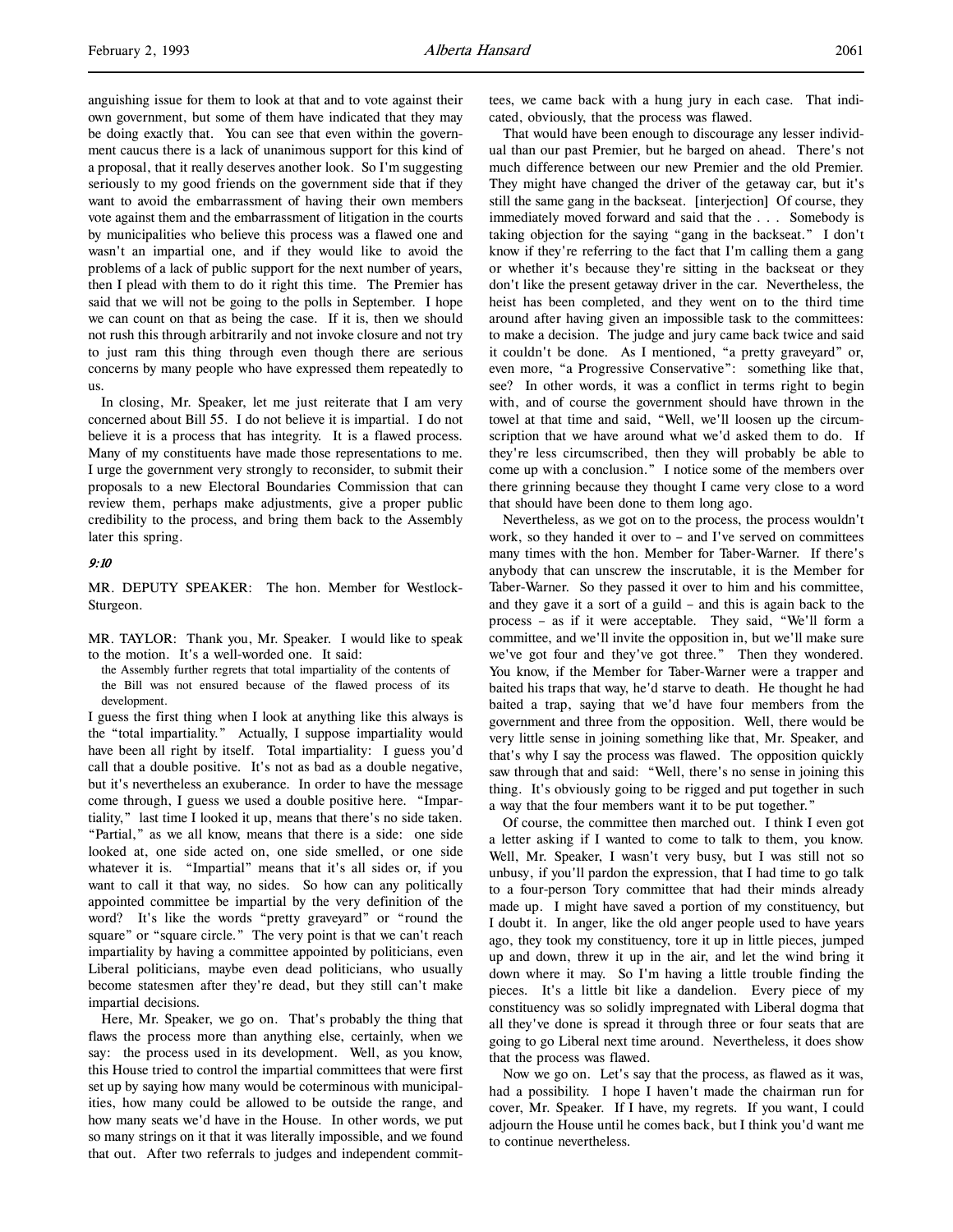If this committee then came down – and all other types of committees that have been put together through the last number of years, and even the last two that didn't work, at least made a public report, and the public could then meet the committee. The committee traveled around the province, and they could look at what the committee's report had come up with. The committee did not do that. There again the process was different from any other time in the past. The committee said, "Well, let the MLAs do it." That's adding insult to injury. Surely the people of Grande Prairie, the people of Wetaskiwin, Camrose, Bawlf, Ferintosh, Calgary-Currie all should have had a right to look at the process. The process didn't come back after the report came in. All other processes that we've used through the years have always gone back to the public to do some fine-tuning, you might call it. No fine-tuning; it came right to the Legislature.

I think this is not only the politicians making their own boundaries but thumbing their noses at the public without even circulating again out there to the public what they think are final boundaries, saying: "Look, Mr. and Mrs. Public," – or Ms and Mr., whatever they're using – "what do you think of these boundaries?" None of that at all. It got into the Legislature as if to say that there's nothing the public can contribute that's any good. I think that has to be one of the worst insults that's been visited by this government, and this government has done a lot of insulting over the last generation.

Even at this late date, Mr. Speaker, I would like to say that the process may not be beyond redemption. It's a little bit like the Christian doctrine: there's no sinner that is beyond redemption. Somehow or another a last moment confession, a last moment turnaround could – I'm just saying "could"; I'm not saying it will. But just the way the Christian doctrine teaches, there's always room in heaven for one sinner that repenteth. There's always room in the hearts of the public for a government that will repent. Repent, I say, before it's too late. Repent. Refer this back to a judge just for 60 days. Actually, that 60 days is not much at all: two months. Maybe in one month a judge could look at these boundaries and do that final adjusting that's so necessary. So I say once again: repent before it is too late. Refer it back, because there is some redemption there.

Thanks.

# 9:20

MR. DEPUTY SPEAKER: The hon. Member for West Yellowhead.

MR. DOYLE: Thank you, Mr. Speaker. I got kind of lost in thought on the last words of the final speaker there. I thought he was going to ask them to stand up and ask to be forgiven of their sins for doing such horrible things to the people of Alberta, but unfortunately he didn't go quite that far.

Mr. Speaker, I'd like to say that I stand in support of the amendment and the subamendment, especially the subamendment made by the Member for Vegreville:

and the Assembly further regrets that total impartiality of the contents of the Bill was not ensured because of the flawed process of its development.

Mr. Speaker, the Member for Calgary-Forest Lawn spoke earlier in regards to his first travels to rural Alberta, and there were no washroom facilities or no running water. Well, that still exists today because of some flawed process in the development of this province by this Conservative government. Many people still live that way in native centres in northern Alberta and areas where there's poor development.

Mr. Speaker, as I look at the new boundaries, it's quite surprising. I believe one of our members mentioned last night that on September 7, 1990, the Member for Calgary-Foothills, who sat on this committee, said on page 89 of electoral boundaries, and I quote:

I think it's imperative that the commission be viewed by the public as being totally objective, and that does not include having people – gerrymandering, as you said – elected from various parties participating on this commission. I don't have a problem with, say, each of the leaders of the parties putting forward a name to sit on the thing, but I think it's imperative, as Frank has clearly said, that there be people who represent rural Alberta.

Also, Mr. Speaker, one of the other flawed processes as pointed out by the Member for Athabasca-Lac La Biche on September 7, 1990:

I agree also that we should target possibly a five-member commission. I don't believe we should have any elected members from the Legislature. Because of the number of presentations we heard from both urban municipalities and the rural municipalities, I think we should target to have representatives on there for the MDs and Cs, for an example, and possibly a member from urban municipalities and possibly someone from the farm group.

Well, that's a good suggestion that he took from us, the Official Opposition, Mr. Speaker, but it's too bad that this government didn't follow through with that and have a private organization or committee set up made up of those organizations along with possibly somebody from labour groups or from chambers of commerce, from other well-known groups who know our province and work and deal throughout our province.

That very Member for Athabasca-Lac La Biche who, surprisingly, said that there would be no gerrymandering: his new boundaries, Mr. Speaker, start approximately 12 miles – these maps are in miles I believe. The centre point of the province, as most members would know, is at Colinton, Alberta, at the dominion observatory just west of Highway 2 by Colinton. The new boundaries that have been gerrymandered for the Member for Athabasca-Lac La Biche begin some 12 miles south of that, down around the Rochester area or a little bit south and go right to the Northwest Territories border. That's approximately 432 miles from one end of that particular riding to the other. The total width of the province at the Northwest Territories, of course, is 360 miles, so the depth and the width of that portion of Alberta is basically larger than one-third of the northern part of Alberta. It is, in fact, a little ways south of the centre mark of Alberta at the dominion observatory at Colinton. So it appears that for some reason this strange boundary was drawn to have this riding of Athabasca-Wabasca.

I can't see as a rural member, Mr. Speaker, how the constituents of Athabasca-Wabasca would be served better than they were served by the Member for Fort McMurray, because the air service from Fort McMurray going north, of course, goes to Fort Chip. You can get to Fort Chip in the northern part of this new riding of Athabasca-Wabasca much easier from Fort McMurray. If you were to go to Athabasca, for instance, there is only a small airstrip. You would have to go to Edmonton to catch a flight to go to one of the most northern communities in Alberta, Fort Chip. I would hope that the Member for Athabasca-Wabasca, whoever it might be, would want to serve the people at Fort Chip just as conveniently and as well as he or she would serve the members of his or her constituency in the town of Athabasca. So it seems quite unfortunate that a riding would be drawn out in such a way that even airplane service would be difficult unless you in fact chartered aircraft to get to those communities. The area of Wabasca, of course, was in the riding of Lesser Slave Lake previously, but there's a good road now from Athabasca to Calling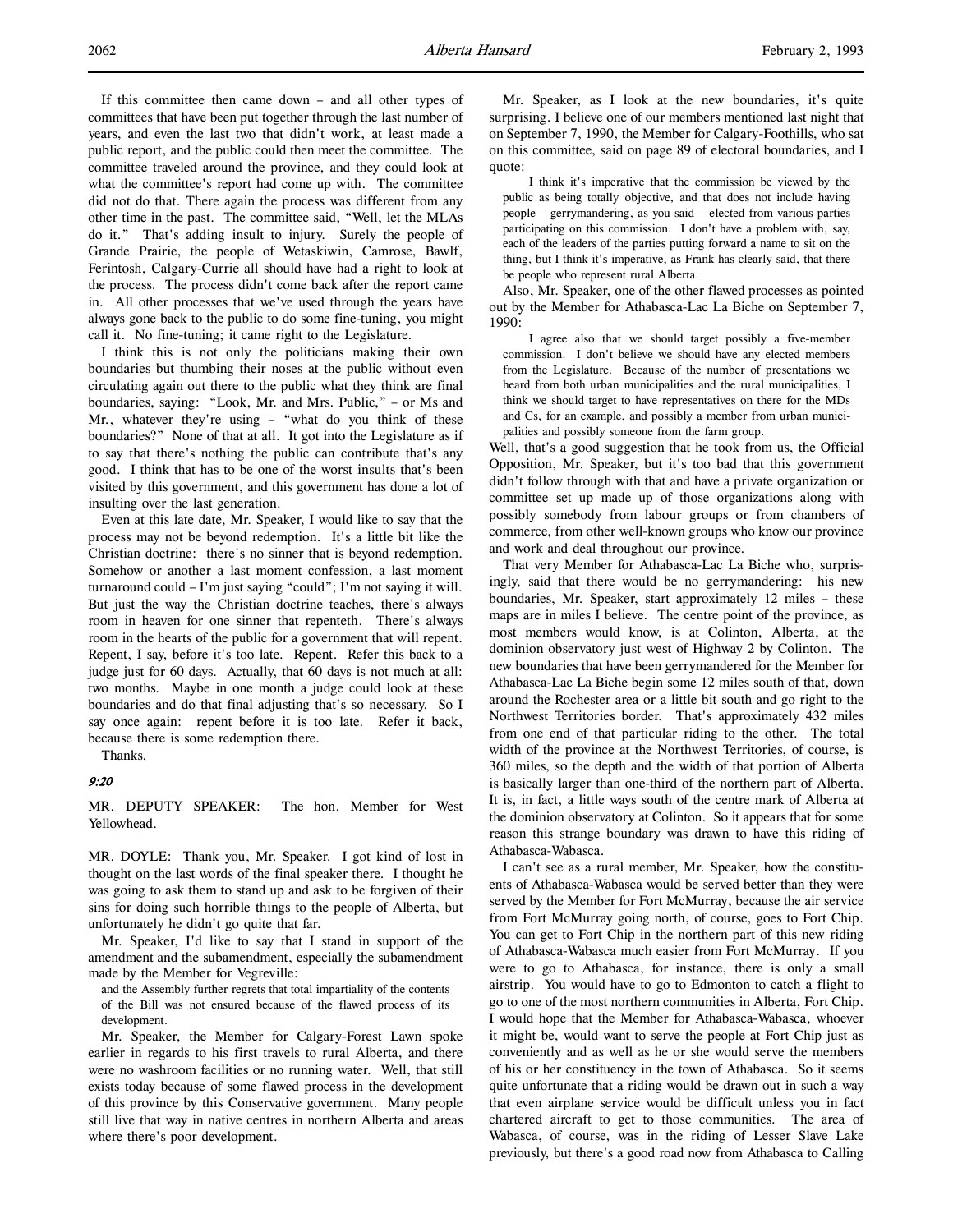When we get to the committee stage, perhaps we will be bringing some proper maps forward, but in no way should MLAs have gone around this province drawing up their own boundaries. That is just a small example, Mr. Speaker, of how easy it is to gerrymander the ridings to do away with some areas that one seems to think perhaps would not be winnable or dividing up people who have different shopping trends than others. For instance, the people from Lac La Biche quite often do their shopping in the town of Athabasca. Any private commission who made sure that there was no flawed process in this development would in fact make sure that shopping trends, banking trends, those types of trends in rural Alberta would have taken place.

I refer to my riding of West Yellowhead, Mr. Speaker. I have an office in the town of Edson on the east side of my boundary, and many people from as far out as Nojack, Shining Bank Lake, that area from the Whitecourt riding, do their shopping, their banking, pay their power bills, and send their children to school in Edson. The hospital service in Edson accommodates the people from that general area. So that in fact puts quite a strain on my Edson office. One of the things we have to consider when we're drawing up boundaries in the province are these shopping trends and how we can serve every constituent, whether urban or rural, in a better way. My office in Edson accommodates about 30 percent of . . .

### 9:30

# Speaker's Ruling Relevance

MR. DEPUTY SPEAKER: Hon. member, the Chair regrets to interrupt you but would remind you that the amendment before us really doesn't encompass the comments you've presently been making. I would ask you to try to come back to the amendment. There's another stage of the Bill where the comments you have been making would be more in order.

### Debate Continued

MR. DOYLE: Thank you, Mr. Speaker, for bringing me back. I thought I was on track because according to the subamendment, the Assembly further regrets that total impartiality of the contents of the Bill was not ensured because of the flawed process of its development.

If this flawed process had not been in there, perhaps rather than 30 percent of the people from another riding using my office . . . Like the government says, we might have to have a user fee for hospital care or something; I perhaps could collect some kind of a user fee from the member's budget for the next riding had this process not been flawed this badly. It would have helped me to serve not only my people better but the people who have their shopping trends going in that direction. It's no fault of the member from that riding or from any other riding if they happen to come to do their business at government buildings or whatever, to stop at the local MLA's office and see if they can get done what needs to be done.

I just wanted to raise that, Mr. Speaker, because had it not been a flawed process, I'm sure some private committee or commission would have definitely looked into that, taken the concerns of the public into consideration much stronger than the considerations of certain MLAs who might fear they might not be elected or have better chances of being elected. I think that should be left up to the electorate at election time.

Now, that particular riding of Athabasca-Wabasca, that was drawn up through some flawed process in the development of this particular boundary situation we're in now, is 46 percent below the average population of the province of Alberta; Lesser Slave Lake, minus 34 percent. I can understand that because of poor population base in those areas it's difficult to get closer to the 25 percent, and there has to be some allowance there. The riding of Chinook, for instance, Mr. Speaker, an area you're familiar with, the Minister of Health's, is a very large area. You can't really throw a stone between houses down in that country. So it's necessary because of the large area that the member from that area has to cover that there must be some adjustment to the amount of people in that area. There's no air service in that area, to my knowledge. Good highways, mind you, and big ranches, but a large, large area.

Had this process in its development not been flawed so badly, I'm sure a lot of these other concerns of the constituents of the people of Alberta who spoke to the commission as they went around the province – I was one of those, when the panel that was selected earlier went around, who had the opportunity to speak to that commission. I listened in on many of the people who gave presentations within my riding, outside the riding, here in Edmonton, and other places, just to get the general feeling of the people of Alberta. They said time and time again that it should not be MLAs drawing up their own boundaries. But apparently this government did not listen, and we're in the situation we are today.

Thank you, Mr. Speaker.

### MR. DEPUTY SPEAKER: The hon. Member for Stony Plain.

MR. WOLOSHYN: Thank you, Mr. Speaker. I, too, must rise in support of the subamendment that goes: and the Assembly further agrees that the process is flawed. I think every member in this House who stops and reflects on what's happened here must in fact agree that the process that led to the introduction of Bill 55 at this time should be reconsidered.

We in the opposition benches have had some very, very good suggestions. The independent commission has been a position taken here from day one, and I think we have to remember that a process as important as redrawing constituency boundaries not only has to be fair but has to appear to be fair. I don't know if we could ever find out the real thoughts that were in the four colleagues who drew up this, if there was intentional gerrymandering. Was an intentional direction taken by them? I certainly wouldn't want to impute motives of the intent to gerrymander. I don't feel it would be very appropriate. However, the appearance of being fair and just and the appearance of impartiality is not there. No matter how much we profess, no matter how honest the people claim to be, no matter what level of integrity is professed by the individuals involved, the bottom line remains that four elected MLAs from one political party, the government party, were totally responsible for the whole of Bill 55 and its accompanying documentation.

I think if we're going to pass judgment on the process, we have to look at how it was arrived at. Guidelines were given to one group, impossible guidelines that made `rurban' ridings appear on the map. `Rurban' ridings were discounted from the moment they were claimed to be there. Everybody knew they wouldn't work and wouldn't be accepted. But, no, this Assembly in its lack of wisdom passed that criteria on to the commission that was impartial, that was made up of impartial people. With that group, this Assembly tied one arm behind their back with that one.

Then they turned around and had other convenient criteria that went along and inhibited them from doing the job this Assembly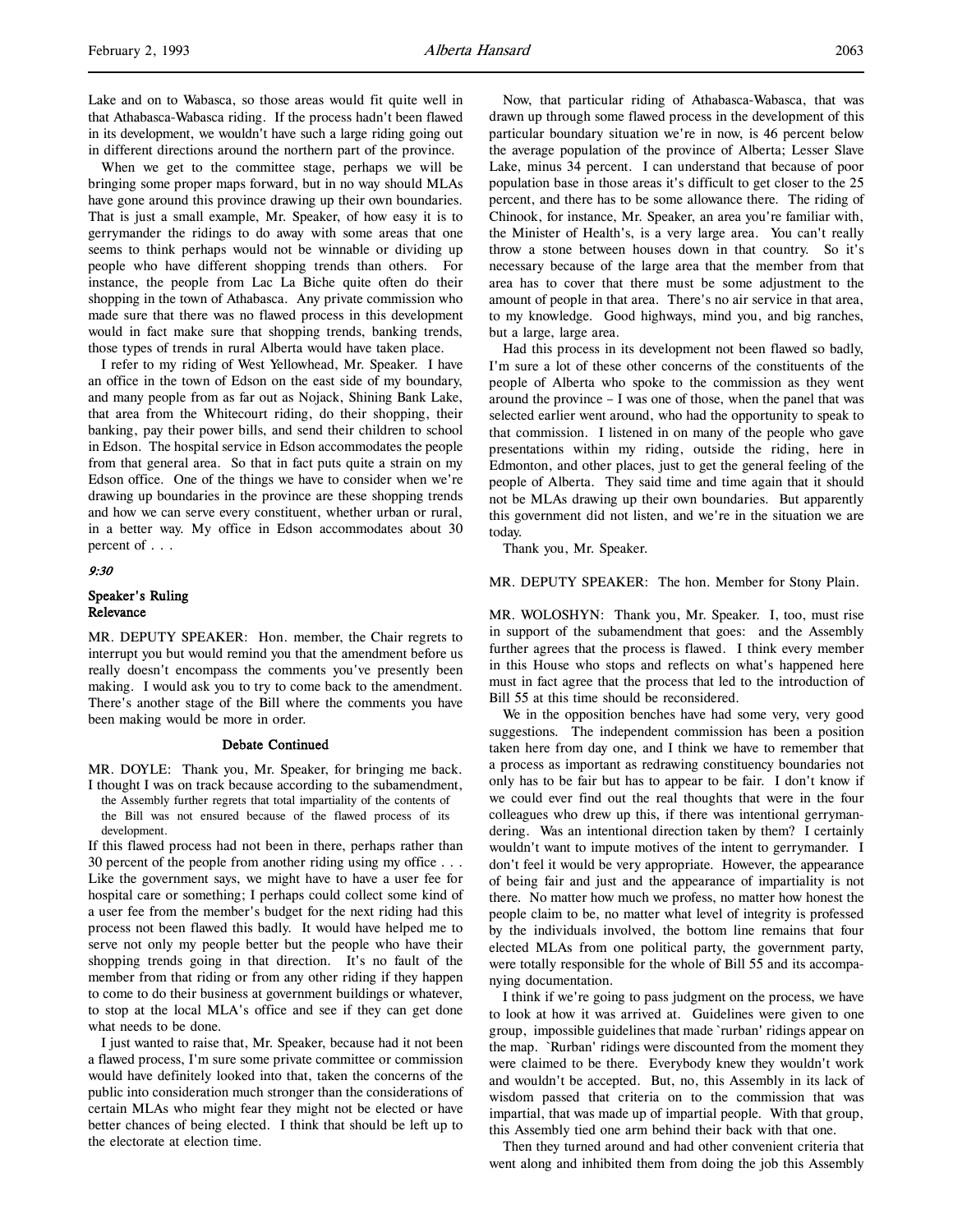asked them to do. The Assembly asked them to come up with something known as redistribution. There was a lot of debate on how that redistribution should be, whether it should be one hundred per cent representation by population or not. But if we're looking at what is really underlying this whole debate, the bottom line is that whether we like it or not, whether we want to accept it or not, whether it's even fair or not, courts have ruled in other jurisdictions that population, if not the main criterion, is a paramount criterion, and that population numbers must be somewhat consistent within all constituencies. For whatever reasons, the courts have not entertained the arguments, whether valid or not, that if you have more trees than people, the trees should get the vote. That was never considered, nor were the sheep nor the mountain goats nor the dogs nor whatever wanders around these places where there aren't any people.

We looked, then, at what happened next. This group of five people came up with five reports. It's not surprising. They tried diligently to be fair. They tried to be impartial, but this Legislature rammed through a set of rules that made it impossible for them to fulfill their mandate. So they did what a responsible group could do: they submitted five different versions. We said, "Ah, shucks, we can't have that." That was true too. How do you have five reports? So at a time when we had sincere people, who had their hands tied behind their backs with rules, come back with an honest effort after going through extensive public hearings, after having a handle on what many Albertans wanted, after having an understanding of what they needed, after having an appreciation of how the boundaries in this province could be redrawn, we turned around and we said to them: "All your work is not important. We're going to get some elected folk that are going to do this a lot better and a lot fairer and with absolutely no chance of anything called gerrymandering." Well, Mr. Speaker, it didn't work that way, unfortunately. Whether these four fine people from the same party intentionally gerrymandered or not is quite immaterial. The appearance is there, and that's what counts, the perception that's there.

# 9:40

If anybody feels that that perception is not there, go out and talk to the people in Lac La Biche. They're not happy. They're very unhappy, to the extent that they are considering a lawsuit. Talk to the people in the Camrose area. They're not very happy. They're writing letters to the Speaker's office. I hope that those letters are taken into consideration and amendments proposed on their behalf by the MLAs responsible, because that, too, is a responsibility of this process; that is, to represent the wishes of the people after this Bill is submitted in the amendment stage by the MLAs who are bound, or should be, to try to sort out some of the areas of concern.

Now, it's interesting. We talked about what's perceived to be fair. You'll notice that the committee is just made up of government MLAs. The other parties knew the system was not fair, knew the public would see it as not being fair, and decided, and rightly so, not to participate in that particular chunk of the process.

# DR. WEST: What's the point?

MR. WOLOSHYN: The point is, hon. member, that had the government at that time acted responsibly, the committee's structure would have been changed to be fair, would have been changed maybe to include the same four MLAs and some from the other two parties and definitely would have been put under the direction of an impartial person, such as a judge. That would have been very, very significant. Had a little bit of, shall we say,

reflection on reality occurred at that time, we wouldn't be mixed up in this particular process that we are now. We would have had perhaps not a perfect commission but a commission that appeared to be certainly a lot more fair than this one appears to be, Mr. Speaker.

Now, I think we have to just stand back for a moment and reassess what's going on here. If the amendment and the subamendment are passed, what will be the effect? The effect, Mr. Speaker, will be that we will then get, hopefully, a new body put together that's accepted by all members of this House unanimously, without the whip being on, that will use a lot of the good work that has been put together so far. We have to appreciate that the work that's done, the information that's been gathered by the previous processes is not lost. We could have a commission that would build on all of this, that would look at the concerns of the people in Camrose, the people in Spruce Grove, the people in Lac La Biche, that would address the wisdom of a constituency that meanders from just north of Edmonton all the way up to the Northwest Territories boundary, that would consider the wisdom of having a constituency like Fort McMurray stuck in the middle of this great vast whatever, part of another constituency, and look at the wisdom of something called proximity. Maybe Fort McMurray would then become a constituency of a little greater size and it would be a little bit more responsive to the needs of the people up in Chipewyan. But no, that can't be considered now. It should be, but it can't be. We look at all the constituencies in northern Alberta, or the three that cover the top of the province at any rate, and they don't seem to make an awful lot of rhyme or reason as to how you arrive at those boundaries. It appears they just sort of drew them.

Now, I talk about appearances of fairness. We have four constituencies that are significantly below a norm for population, but what is more distressing about this, Mr. Speaker, is that even to arrive there, we had to change some of the criteria outlining how you get a smaller population base. Section 17 was revamped. All of a sudden, the length of a secondary highway in a constituency isn't a part of the criteria, but Indian reserves and Metis settlements are. Now, I would like to know on what basis having an Indian reserve or a Metis settlement becomes one of the three criteria for an exemption on the size of population. I currently have the honour and privilege of representing two Indian reserves. I would suggest to you that representation on an Indian reserve is probably much easier than outside because you can get into general band meetings, you can get to meet the council a lot easier, say, than in the same area elsewhere.

All of a sudden, we now throw in this exemption criterion that we must have at least an Indian reserve in there. By golly, we look at the four constituencies and Lesser Slave Lake has Indian reserves. Athabasca-Wabasca has got Indian reserves. Cardston-Chief Mountain has got Indian reserves. I don't believe Chinook has. So now we must be realistic. If we've changed the legislation to change the criteria and lowered it down to three and threw the herring of an Indian reserve in there, we really have two criteria now for determining whether or not the population can be significantly lower.

What is that other criteria? Oh, son of a gun, we should have one of the provincial boundaries as a part of that particular constituency's boundaries. We look at it. If you look at the map going north, Lesser Slave Lake goes on forever till it hits the top of the province, right up to the Northwest Territories. The only good reason I can see that the north end of Lesser Slave Lake is not served by the Peace River constituency, which would make a lot more sense and be a lot more effective and a lot more fair, is that we needed to have the north boundary of Alberta as a part of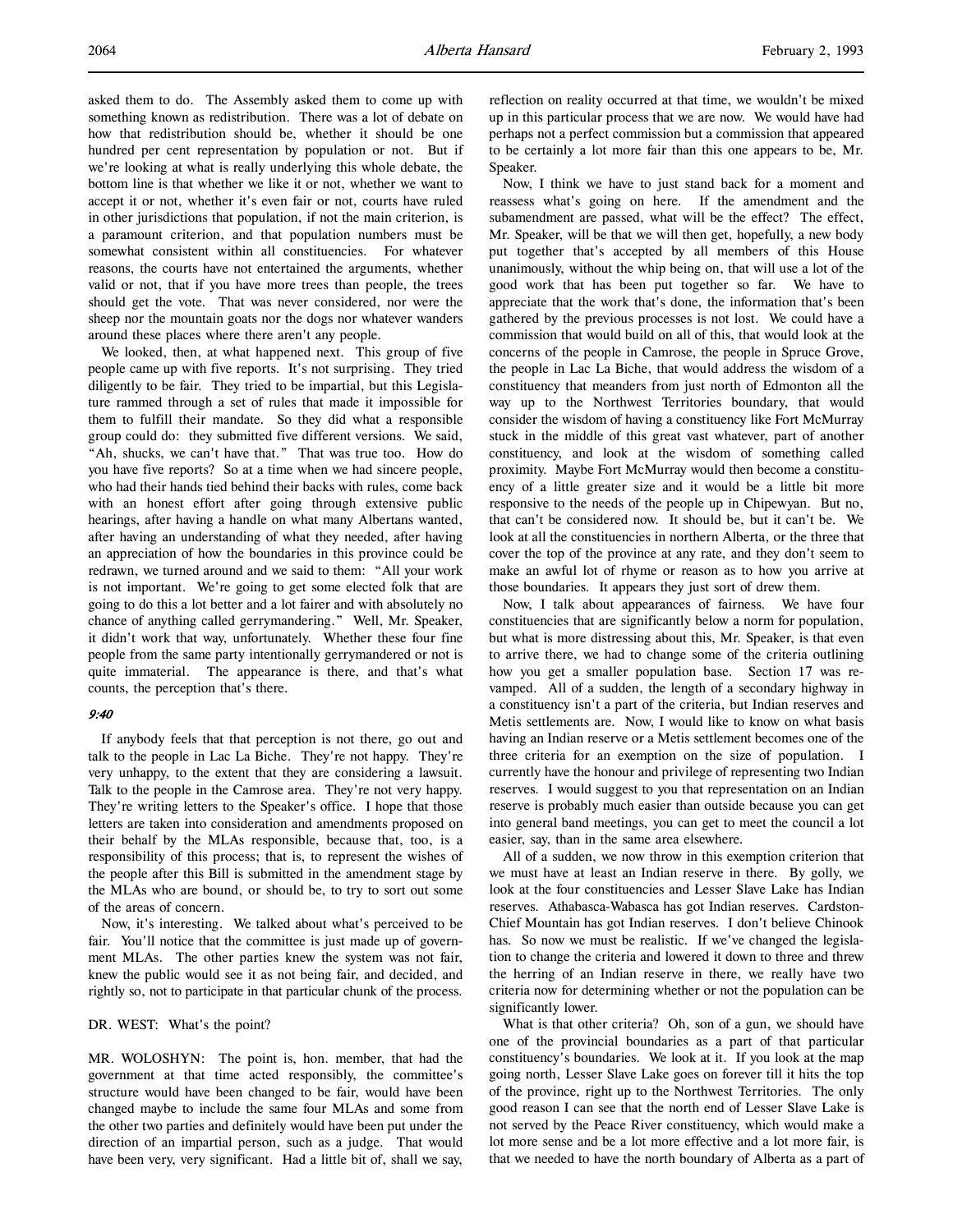Mr. Speaker, those are the four exceptions, but how great is the exception? You could say 10 or 15 percent or 20 percent or 25 percent or 30 percent, but a 46 percent deviation from the socalled norm – 46 percent – is totally unthinkable. But it's there. I think when you stop and clean your mind of all the politics of this and look at what's happened here, it's quite obvious that again we had criteria changed and ridings drawn to fit criteria so the population requirements would be lower. That's the only way a constituency the physical size of Athabasca-Wabasca could have a population that is 46 percent lower than the norm. There were a lot of other ways that that constituency could have been drawn that would have given more effective service to the people up in Fort Chipewyan, that would have had a greater population base for the constituency itself, that perhaps would have even made Lesser Slave Lake a better constituency in the process and maybe even Peace River. But no, we want to have no people in there. The deviation from the norm is very high and exceeds the 25 percent by a long shot in the other three constituencies.

# 9:50

I would suggest to you that, yes, there has to be a balance of some description between maybe making allowances for a variety of factors in terms of how we serve our constituents. It also becomes a reality that if people don't live in an area, maybe you should make the area bigger. You shouldn't twist the boundaries like you see the Athabasca-Wabasca one, around corners and to exclude people intentionally, but the area should be made bigger. Maybe we should be looking at the reality that perhaps we shouldn't call it rural Alberta and make it rural versus urban. If people have moved to the cities, it's logical that perhaps representation should increase in the cities and decrease to some degree in areas people have left.

Now, if you want to just look at sheer physical size, the whole southern end of Alberta in the special areas has had a shortage of people for a long time; they've vacated. [interjection] They may have quality people remaining there, hon. minister, but the sum total has been leaving gradually for whatever reasons. I'm sure it's not because of representation in Chinook necessarily. However, the point I'm making is that if the Member for Chinook can represent an area roughly equivalent to Taber-Warner and Cardston-Chief Mountain combined and with very similar terrain, then what is the criteria for having Chinook physically so large and Cardston-Chief Mountain and Taber-Warner so small, relatively speaking? I don't know. That's where we talk about fairness, because it isn't fair. [interjections] If the Member for Chinook in the same terrain and with the same kinds of problems can represent a physical area as large as is drawn on this map, then why can't another MLA represent a similar sized area? Mr. Speaker, that hasn't been addressed. If we looked at that particular rearrangement, we'd see that suddenly we may not need to have four changes, maybe only three.

# [Mr. Speaker in the Chair]

When I opened my comments, I said that the perception of being fair is not there. I think it's rather obvious that if the intention to be fair was there, certainly the end result has lost any appearance of being fair. If you look at the subamendment more specifically for a moment, we see that the term "flawed" is used. If you want to know what "flaw" means, for those of you who don't understand, it's a crack, a breach, an imperfection, a

blemish. More than anything, it's an invalidating defect in a document. It's an invalidating defect in the procedure, and it's an invalidating defect in the evidence presented. So, Mr. Speaker, even taking the one word, if you want to focus right on the subamendment, you can see there is no question that that subamendment should be supported wholeheartedly.

Where it's saying that the "impartiality of the contents" is flawed, I just pointed out that the whole process is a big flaw. Now, what does "impartiality" mean? It means that you're not prejudiced, that you come with an open mind, that you're not biased, that you're not unfair, that you're not being partial in any particular direction. If you look at the Bill as it's laid out with the criteria that have been given and turn around and look at the subamendment, you see that, by golly, it matches perfectly because there is an appearance of bias. There is an appearance of partiality. Certainly I would never accuse people of doing this intentionally. I'm sure it was all one big coincidental accident. There's no question in my mind that that's exactly what happened, one big coincidence. But, Mr. Speaker, this humongous coincidence has got the people of Alberta wondering why we did this. Why did this Legislature appoint four well-meaning people and subject them now to the possible accusation that they weren't totally impartial in their approach to this whole problem? I don't know.

We had so many other options, Mr. Speaker. We could have had a judge chair the commission. That would have helped. We even could have had members from all three parties on an impartial commission. That would have given it credibility. But no, we didn't do that. In some kind of, I don't know, wild haste we shoved this through this Assembly. I think we have to remember that not only the opposition has concerns about the process; other, very upstanding government members have also had concerns about it, have also wanted to revisit this issue. I would suggest very strongly (a) that the issue should be revisited. We do have a sufficient amount of data compiled by previous bodies from their meanderings around the province. We've got sufficient reaction from people in this province to know where the undesirable spots on this particular map are. We know that most of the MLAs have now paid some very special attention to what's happened on the map. I think we've got a very, very good foundation to do what is right, to put together a redistribution that will in fact properly carry us into the year 2000.

All we have to do to do that is very simple: we support the subamendment; we support the amendment. Then we become mature legislators and say, "We made a mistake; now let's rectify that mistake." Rectifying the mistake would be very easy. The hon. minister of justice could then come back with a proposal, a motion, to put together a new group who would use the old information, who would use the input of what has happened. Do you know what is likely to happen if that should occur, Mr. Speaker? We would probably get an improved product, a product we could be proud of, a product that Albertans would know was put together fairly and honestly and properly, and we could all be very proud of the fact that redistribution was done as fairly as possible with the idea that it would continue into the next century and remain fair. Best of all, we could avoid this whole debate. All we'd have to do is get on track and do the job right.

I would encourage every hon. member to let all their little inhibitions go, look at what's happened, and support these particular positions. If you support the positions that we're proposing to you, you would show that you as legislators would be what you're supposed to be, and that's totally impartial, especially when we're coming to something as important as redistribution. And you would ensure that this very, very flawed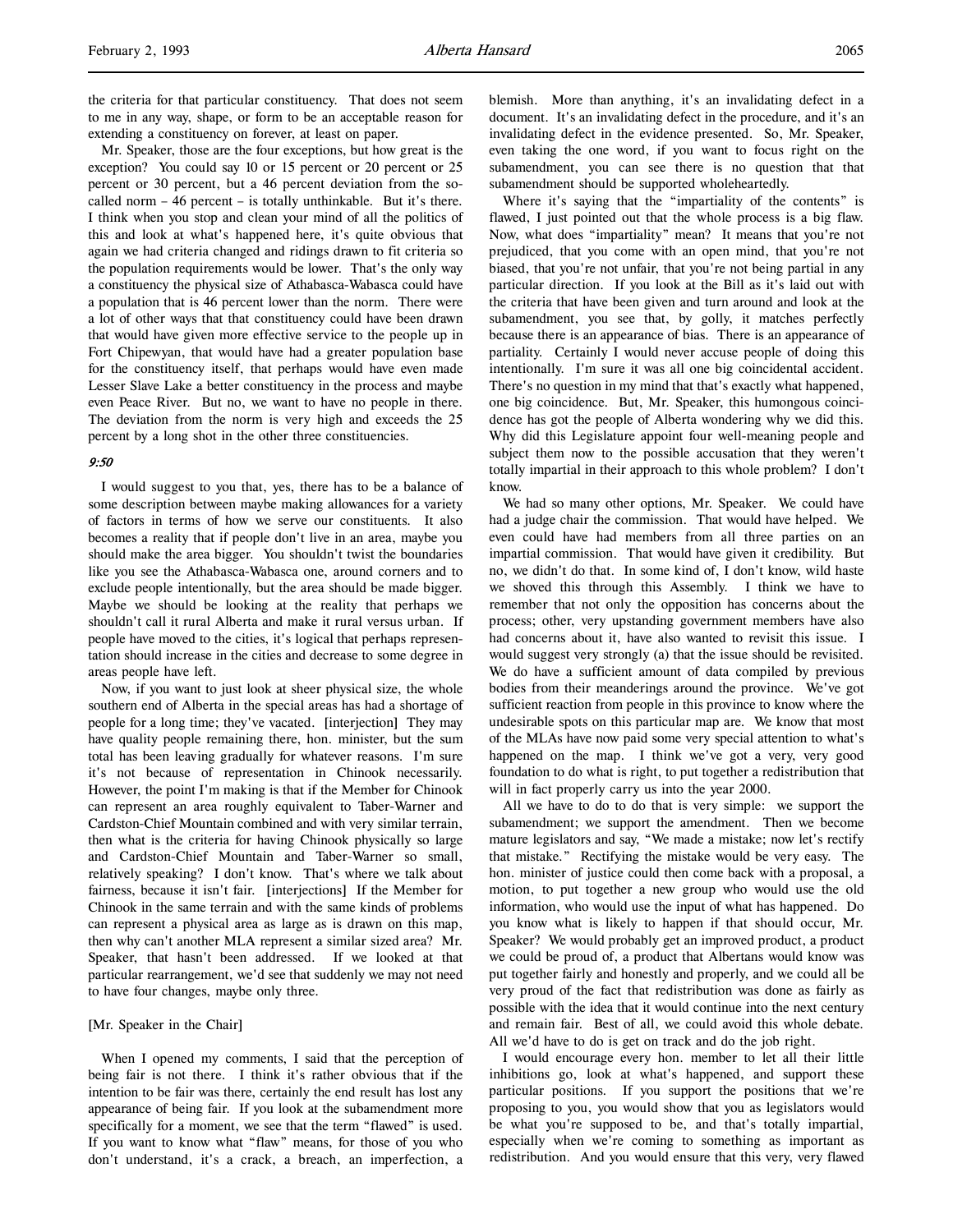process would be rectified. It would not cost any additional moneys, I don't feel, because there's a lot of information that's already been compiled. It wouldn't require future public hearings, Mr. Speaker, because in the ones that were held in the past two or three years, the positions submitted are very, very relevant, so that could be gone by. The various communications to all the members of this Assembly from constituents across this province could be submitted. I'd be more than pleased to turn in the ones that I have to this new committee. We wouldn't have this process to go all over. We would have the information of what Albertans want.

# 10:00

Yes, there would be people who would still be unhappy with it, but the point I'm trying to make: even if I were unhappy with the result, I could honestly say to Albertans that, yes, maybe everybody doesn't get their way, but we can't knock the process. It was done openly; it was done objectively; it was monitored by an impartial person, whoever that might be. The end result is that although we may not all like what has happened, we wouldn't end up having to have a constituency necessarily 336 miles long. I'll let you guess which one that is. Count them on the map, 336 miles long. A lot of it is uncharted territory, but it's there. We wouldn't be intentionally stretching constituencies to hit the Northwest Territories, because perhaps in the same process we would revisit the criteria for making special cases. We may end up with some sister constituencies that would make the hon. Member for Chinook feel good in terms of relative physical size. You'd have people down there representing similar areas having to work similarly hard. We would have all those things, but the most important thing that every person in this Legislature would have, Mr. Speaker, would be credibility in the eyes of the public. We would have three political parties who would agree. We would not have members who would be placed in the dilemma of having to stand up against their own colleagues because they feel that in some way, shape, or form particular lines were not done particularly fairly. All these things would be healthy not only for the members involved but for all Albertans.

In this day and age when politicians' credibility is subject to question at best, I think we should be paying attention to that other aspect also and not just let that go by the wayside. If by being more fair, by being a little bit more realistic, we can improve a product and gain credibility as politicians, I suggest to you, what's wrong with doing it? Why are we reluctant? Why don't we just do what the obvious thing is and get an independent commission to draw these boundaries? They may turn out to be remarkably close to what we have before us. I don't know that; I couldn't predict it. What I can tell you though: if that independent commission did that, all the people in this body would have to accept it, and the public would accept it, and it would not only be fair but it would also appear to be fair.

Thank you, Mr. Speaker. Those are my brief comments.

MR. SPEAKER: The Member for Edmonton-Strathcona.

MR. CHIVERS: Thank you, Mr. Speaker. I rise also to support the subamendment proposed by the Member for Vegreville, if I can find it here in a moment. It's a well-thought-out subamendment: very carefully crafted, well reasoned, and thoughtful. It reads:

and the Assembly further regrets . . .

Note the choice of language. It's not inflammatory; it's nonprovocative: regrets, not deplores.

. . . that total impartiality of the contents of the Bill was not ensured because of the flawed process of its development.

Now, I say at the outset that the subamendment was carefully crafted. It was stated in nonprovocative language. It's expressed more in sorrow than in anger, because of course I'm sure that's the way members on this side of the Assembly feel about the matter. It's not a matter of anger. It's a matter of sorrow that such a flawed process has led to the development of a Bill which is totally partial, and that, indeed, is what the contents of this Bill provides. I need only cite a few examples of the partiality or the lack of impartiality of this Bill in order to illustrate it.

We have, firstly, the Calgary-Elbow riding. I need not say much on this. It's been clearly the subject of a great deal of criticism here in the Legislature in this discussion that has been taking place, during this debate. It's also been a subject of much commentary in the media, and it is a matter of some public concern. The other ridings, of course, are Athabasca-Lac La Biche, Calgary-Foothills, and to a certain extent the Taber-Warner riding.

Now, the difficulty, Mr. Speaker, is that the contents of the Bill are indeed partial. They are not lacking in impartiality, which is what legislation of this sort should be demonstrating, and the process which has led to it is a flawed process. So it is to be expected that the product of the process will not exhibit the degree of neutrality and balance that one would expect of such important legislation. One of the difficulties, of course, with the Bill, speaking in general terms, is the fact that it systematically underrepresents the more populated areas of the province and systematically overrepresents the less populated areas of the province.

I submit, Mr. Speaker, that there were three reasons essentially that were engaged in this process at this particular point in time. One of the reasons, of course, was the Charter decisions in the Dixon case in British Columbia and the Carter case in Saskatchewan. These cases made it very clear that relative equality of voting power was something that was to be strived for in the contents of a Bill of this sort. If the Bill had been brought about by a less flawed process, I'm confident that indeed the contents of the Bill would not have exhibited this degree of systematic underrepresentation of the more populated areas and systematic overrepresentation of the less populated areas. That is a fact that is to be deplored.

Mr. Speaker, the other reason that we're engaged in this process, of course, is because of the previous legislation which required after every second election the establishment of a process to deal with representation issues. The reason for that is manifest. Obviously, as time passes and populations grow and move about in an area, then issues of representation and fairness of representation, relative equality of voting power, are going to come to the fore, and it's no surprise that since 1984 we've experienced exactly that sort of development in the province of Alberta. It is also no surprise that as time has passed there has been a growing awareness in the public within the province of Alberta of the greater and greater disparities in voting power. The consequence, of course, has been that the governing party, as it was mandated to do by the legislation, did engage a process and did properly engage the process. It was recognized and, I submit, properly recognized at the time that the existing legislation would not meet Charter muster. Consequently, the governing party recognized the necessity of revising the legislation that established the Electoral Boundaries Commission.

### 10:10

Of course, the governing party appointed a select committee to study the boundaries issue. That committee made a report to the Legislature, and that report with some amendment, particularly an amendment with respect to ensuring that consideration was given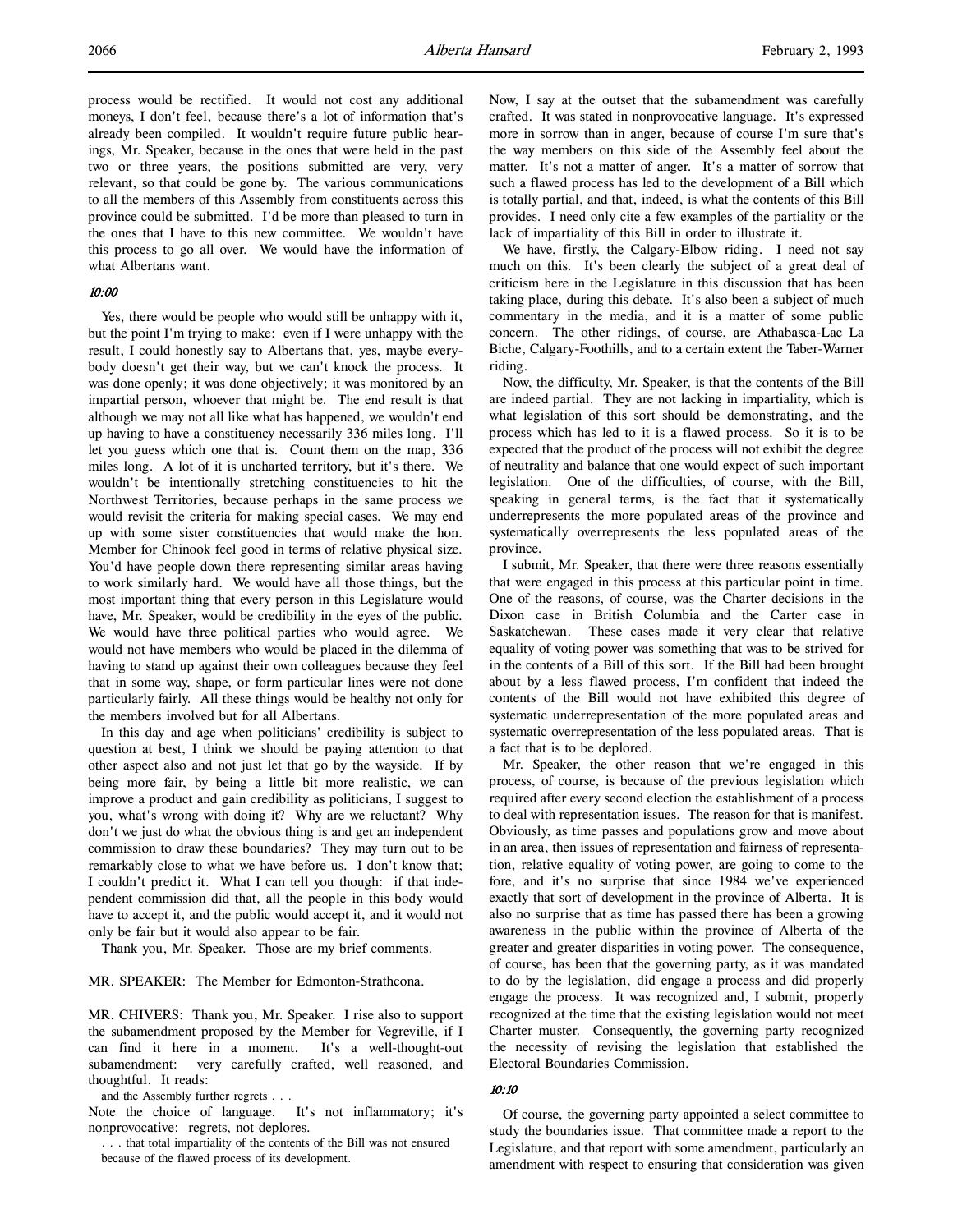to the requirements of the Charter, was passed by this Assembly, and of course we all know that an Electoral Boundaries Commission was appointed. Now, the difficulty, of course, was that although that commission struggled within the skewed rules it was directed to consider and to apply, that commission unfortunately does not meet the test of impartiality, and that's unfortunate.

I would wish that the Legislative Assembly in establishing that committee had followed the pattern that is established by other legislation in the provinces of Manitoba and Saskatchewan, where indeed there is an effort made to establish a nonpartisan type of electoral boundaries commission. In both of those provinces the legislation provides that the chief justice of the province along with the Chief Electoral Officer along with one other person shall constitute an electoral boundaries commission. The advantage, of course, is that to the extent it is possible, that removes the question of partiality from the process. I regret that this Legislature did not see fit to follow that pattern in terms of the establishment of the commission.

The other requirement in those jurisdictions, of course, is that any member of a commission may not be a sitting member of the House of Commons or of the Legislative Assembly of any provincial jurisdiction. Consequently, that again removes the issue from partisan politics to a certain extent. I submit that it is regrettable that this Legislative Assembly did not choose to follow that kind of a model with respect to the appointment. The difficulty, of course is that by following the partial process which was followed here, we have ended up with a flawed product. The result, of course, is something that will continue to be controversial within the public domain, and certainly it is something that is controversial within the Legislative Assembly.

Now, the question here is: is there a mechanism to deal with a very difficult and complex topic, one that requires a very careful balancing of interests and one which is certainly going to require a great deal of sensitivity in terms of the drawing of the boundaries? I submit that it is possible to deal with this matter in a very expeditious way. It's been urged on the part of some members of this Assembly that there is an urgency to this which militates in favour of us having to speedily dispense with this issue by the passage of the proposed Bill. Well, why the urgency? The urgency, I submit, Mr. Speaker, is a result of the fact that this government is approaching its last 12 months in its mandate. Of course, the closer that it approaches the end of that 12-month period, the less flexibility it has in terms of calling the election. The urgency comes about as a result of the unwillingness of the governing party to design and put into place a fair process. That is the reason the urgency comes about. There has certainly been a lot of time since the last election, nearly four years now, in which to have undertaken a fair and impartial process, one that would not have had the degree of partiality of the contents of a Bill that was brought to the House as the result of that process, would not be flawed, and would meet with the approval of the Assembly.

Mr. Speaker, it has been indicated to me that one of my colleagues needs to speak tonight, so on that note I'm going to defer. [interjection]

MR. SPEAKER: Order please. Just a small technicality: it's the Chair that recognizes.

Are there additional members wishing to speak? I've been hearing principally from one caucus, that's all. Thank you.

Edmonton-Kingsway, please.

MR. McEACHERN: Thank you, Mr. Speaker, and thank you to the Member for Edmonton-Strathcona. I wanted to get in particularly on this subamendment. Because of the way it's worded, it leads very nicely to some points I wanted to make and a couple of ideas put forward by people on the north side of the city of Edmonton that I want to get into the record.

The subamendment says that "the Assembly further regrets that total impartiality of the contents of the Bill was not ensured because of the flawed process." It's the contents of the Bill that I want to spend just a little bit of time on. It's my belief that the process was not impartial and that the results then also reflect that lack of impartiality. I think all you have to do is think about the situation in Calgary and some of the gerrymandering that went on there within the government's own party and some of the constituencies: the Premier's and a former cabinet minister's. All you have to do is think about the whole rural area and the fact that the process assured the overrepresentation of the rural areas compared to the urban areas. That in itself is a kind of gerrymandering.

Finally, all you need to do is look at Edmonton and particularly the north half, which I'm more familiar with. It's really hard to know whether the Tory committee that did these boundaries set about seeing what a mess they could make or whether they just didn't care and just drew lines. In any case, there certainly was not much attention paid to any of the criteria other than the numbers of people in a riding. When you've got an area that is growing like the north side of Edmonton is on the fringes in the northeast and in the southwest on the north side of the river, obviously the centre ridings are going to have to be adjusted a little bit, and you're going to have to leave room for growth on the outskirts. The Tory committee did do that. However, the way they broke up neighbourhoods and communities, as I pointed out the other day, was really rather strange. For instance, I want to read into the record part of a letter from the president of the Sherbrooke community league, Mr. Keith Switzer. He wrote a letter to Premier Klein and sent a cc to myself and to the Member for Taber-Warner and to his alderman, Allan Bolstad. He indicates:

I have just received a copy of the . . . boundaries . . . I notice that the Sherbrooke Community League and Prince Charles Community League are now part of the Norwood riding.

A review of the map shows that the two leagues are now separated from the rest of the new riding by the Edmonton Municipal airport. The geographic separation and the fact that these areas have little in common as far as community involvement and joint projects are what make me write in protest of the suggested change in riding boundaries.

He goes on to explain that in the past his community league has shared many joint programs such as community based police, Neighbourhood Watch; many projects with the community leagues of Westmount, Dovercourt, Inglewood, Woodcroft, Queen Mary Park, Prince Rupert, and Prince Charles. Those are the eight community leagues when you add in Sherbrooke community league in the riding of Edmonton-Kingsway. Joint projects also include the same zones in soccer, hockey, and baseball.

It does not make sense to split us off from the areas where we normally share programs and sports teams.

He goes on to say:

I would be prepared to participate in an independent commission to make suggestions on changes to riding boundaries.

Had the four Conservative members talked to some of the community league people like this gentleman, they would have got some good advice about which communities to leave together and which ones not to leave together.

#### 10:20

Also in terms of the contents of the Bill, one of the ridings that is created in the northwest is a new riding called Edmonton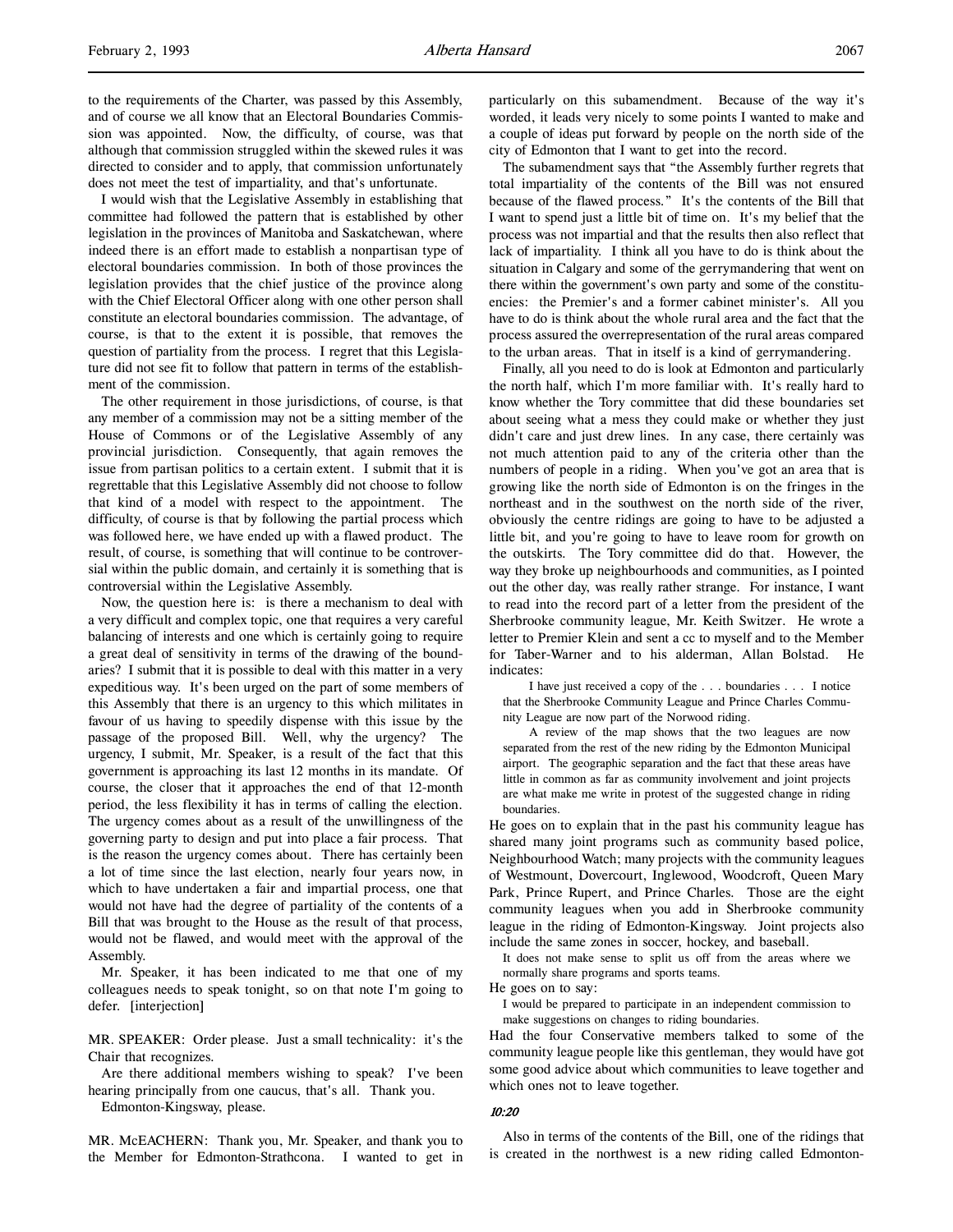Mayfield, and I just want to point out what an odd sort of anomaly it is. Edmonton-Mayfield is made up of 8,360 electors from Edmonton-Kingsway. That's some 34 percent of the voters in the new riding, according to the new 1989 election enumeration. From Edmonton-Jasper Place the Edmonton-Mayfield riding gets 6,524 or 26 percent of its population. From Edmonton-Calder it gets 9,923 or 40 percent. Here we have a riding that takes a chunk out of Edmonton-Calder above the rail line, takes three community leagues out of a whole cluster of community leagues out of the middle of Edmonton-Kingsway, and takes a couple of community leagues out of Edmonton-Jasper Place and leaves a couple out. You've all had letters saying what a wrong thing that is that those community leagues should be divided up in that way. It is a most extraordinary constituency.

The contents, then, of the Bill are certainly flawed, because either the members making them up didn't care about those boundaries and about those communities of interest and natural boundaries or else they did care and purposely messed things around. I'm not quite sure which it is. In any case, what this leads to is a situation where the ridings on the north side of the river in Edmonton are just not acceptable from the point of view of how the communities are split and which ridings they're in and that sort of thing. There's no community of interest in those three areas I referred to, for example.

Last night you were also given a letter and a proposal with a series of maps by a person called John Day. Now, he was a returning officer in times gone by, and he's just naturally interested in these things. He couldn't help but take a look at the boundaries from Bill 55 and said, "Good heavens; anybody could draw these up better than this." He sat down and started to work on it. Then he heard that amendments weren't going to be allowed, so he backed off and left it for awhile. Then he heard that there might be some tinkerings and boundary changes, and he couldn't resist; he had to finish his work. I encouraged him to send it in. I'm not saying that this is a finished or polished proposal that has, you know, got to be exactly this way or anything, but surely if you just look at some of the features of it, you will see the difference between the approach that this gentleman took to drawing up some sensible boundaries for a situation in the north of Edmonton that is there and has caused problems for the previous committees as well.

The fact is that there's growth, as I said, on the southwest side of the north side of the river. There is also growth in the northeast. What it amounts to is that you eventually decide that you have to have an extra riding on the west side, where a lot of the growth is taking place, because you have to allow for more growth to take place there as it is a growth area. That means the elimination, probably, of one of the centre ridings, one of the ones in the middle. You could look at eliminating Edmonton-Centre or Edmonton-Kingsway or Edmonton-Glenora. In any case, whichever one you do decide to eliminate, there is no reason to split it up in such an awkward manner as was done by this committee.

If you just look at proposal A, you will see that the numbers are also attached to the size of the ridings. They fit within the parameters, not unlike the numbers that the committee put together, but you will see that the proposal – this goes back to a point that I made earlier when we were talking about changes. Surely you should try to do your changes by moving one side or another of the riding rather than just totally destroying the riding, if that's possible. So what you look at is community leagues that have common interests and try to keep them together and see how you can make the least disruptive changes according to natural boundaries and according to community of interest. If you look at proposal A, you will find that Edmonton-Jasper Place and the

new Edmonton-Meadowlark and the riding which the Conservative committee called Edmonton-Manning but Mr. Day chose to call Edmonton-Woodbend – and his reason was fairly simple. He said that if you're going to name a riding in the city Edmonton-Manning, you probably should make it up by Manning freeway. I gather also Premier Manning had a farm in that area. Or you might have wanted to make it in the Edmonton-Gold Bar area. He actually represented that part of the city for some time. But not likely in the present Edmonton-Meadowlark area. In any case, those three ridings come out small enough to allow for growth, and they are the growth areas, according to his map.

However, it's the centre that is more interesting. He proposes to give back to Edmonton-Calder the boundaries that it had before and pretty much the boundaries of Edmonton-Glengarry as well. The difference that he made was to look at the Edmonton-Kingsway, Edmonton-Centre, and Edmonton-Glenora areas in this particular proposal. He noted that Edmonton-Glenora has often had a long association with the Oliver area, that in fact the Groat Estates area just on the east side of Groat Road has often switched back and forth from belonging to Edmonton-Glenora to belonging to Edmonton-Centre over the last couple of shifts in boundaries. Edmonton-Kingsway, the way he puts it forward, is pretty well intact but adds a bit of Queen Mary Park. Right now Queen Mary Park is half in Edmonton-Kingsway and half in Edmonton-Centre, but that would reunite these two. It would go on further to the east a little bit and take in Central McDougall community league, which would then bring Edmonton-Kingsway up to a larger number. Edmonton-Kingsway is one of the smaller ridings right now. Also, in the left southwest corner Edmonton-Kingsway picks up North Glenora, I believe.

Now, I'm not an expert on the northeast part of Edmonton, so I'm not going to go into detail about the changes that were suggested there, but they do stay within the numbers allowed by the committee in terms of the 25 percent limit and that sort of thing and allow some growth in the northeast. Certainly my colleagues would know more of the details about that region and whether or not Mr. Day has done a good job in that part, so I don't propose to comment on that part in some detail.

He did also put forward a proposal B, which was a little bit different, in which he decided to work north-south on Glenora-Kingsway and put them together in one riding and keep Edmonton-Centre. That certainly is an alternative, and it does fit the community league boundaries and the interests of various communities in being and working together. I think this proposal deserves a certain amount of consideration, a look at it, to see if this Legislature can better serve the Edmonton people of the north side of the river, because there is no doubt that Mr. Day understood certainly the central and western and northern part of Edmonton much, much better than the Tory committee that did the work on the boundaries that they proposed.

Mr. Speaker, I wanted to put that on the record, and this amendment happened to be just a really appropriate time to do that, I thought. So those are my remarks for the evening.

Thank you.

# HON. MEMBERS: Question.

MR. SPEAKER: A call for the question. With respect to the subamendment as moved by the Member for Vegreville, those in favour of the subamendment, please say aye.

### SOME HON. MEMBERS: Aye.

MR. SPEAKER: Opposed, please say no.